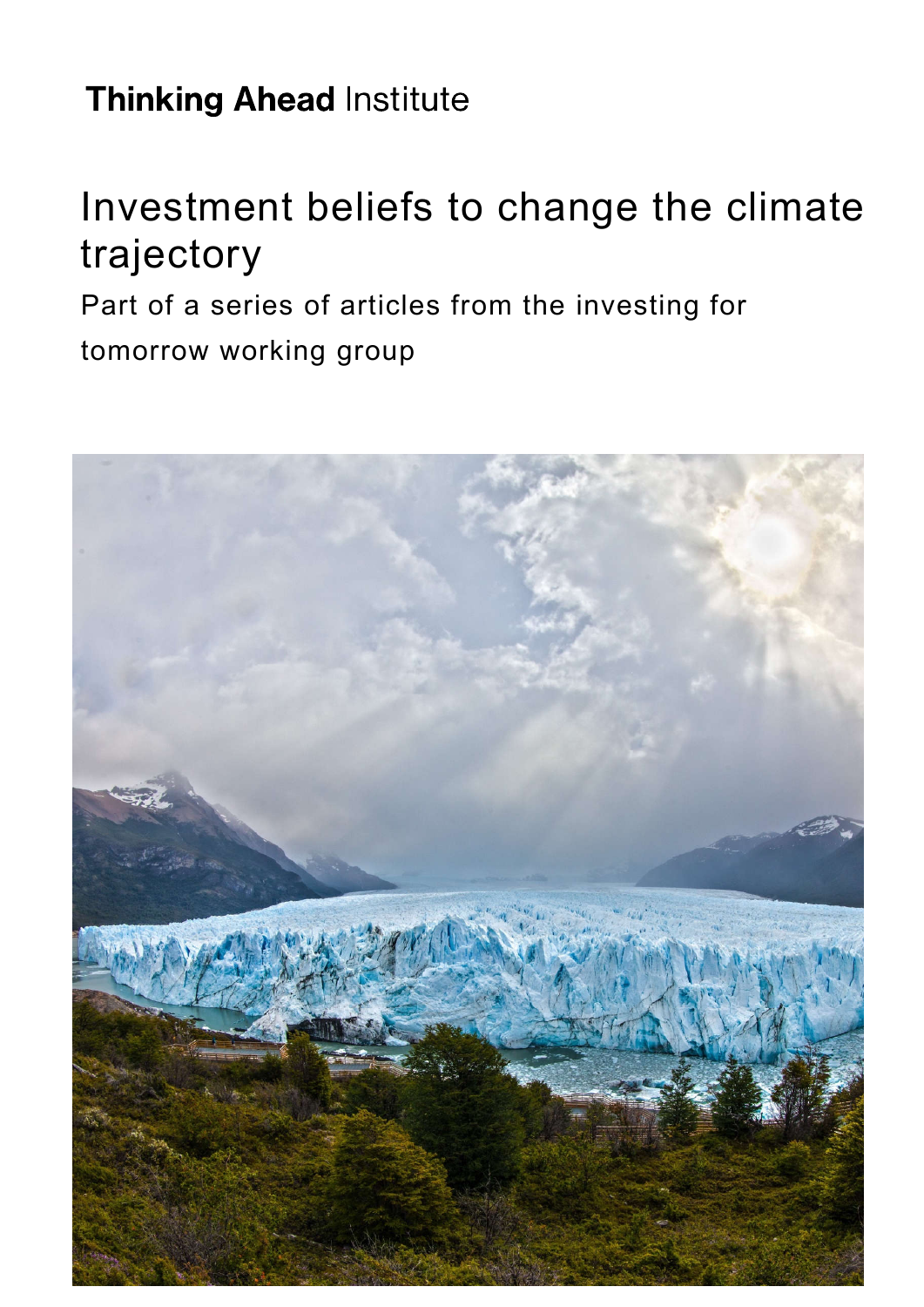### Investing for tomorrow | climate beliefs sub-group

This document has been written by members of the Thinking Ahead Group (Tim Hodgson and Samar Khanna) following the research and discussion conducted by a sub-group of the Thinking Ahead Institute's investing for tomorrow (IFT) working group. The authors are very grateful to the members of the climate beliefs sub-group for their input and guidance but stress that the authors alone are responsible for any errors of omission or commission in this paper.

The key objective of the investing for tomorrow working group is to produce research outputs that can usefully guide investors to establish and set a pathway to achieve their climate ambitions. Beyond this, we hope the outputs help them to become a driving force in transforming the global economy to be compatible with the 1.5C climate target.

The members of this sub-group were as follows:

- Kate Bromley (QIC)
- **Jeff Chee (Willis Towers Watson)**
- **•** Arthur Grigoryants (Redwheel)
- **Tom Lyons (Allspring Global Investments)**
- **EXAMEL EXAM** Investors)
- **Herschel Pant (AXA IM)**
- **Adrian Trollor (NSW Treasury Corporation)**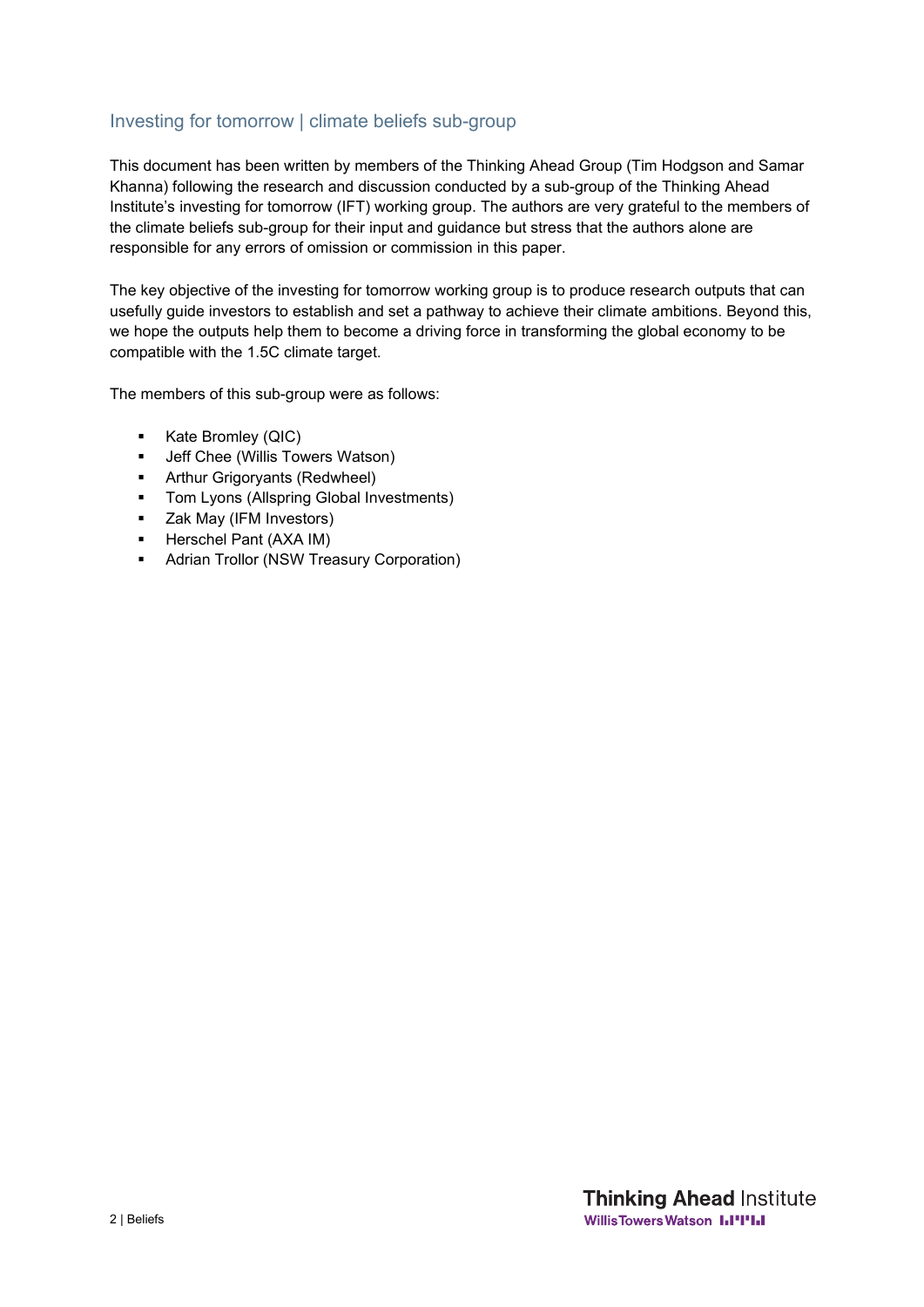# **Contents**

| Question 1   does your organisation see itself as an interconnected part of the global       |  |
|----------------------------------------------------------------------------------------------|--|
|                                                                                              |  |
|                                                                                              |  |
| Question 4   could there be any unintended consequences of solely focusing on climate        |  |
| Question 5   do you think fiduciary duty allows us to do anything about climate? 12          |  |
|                                                                                              |  |
| Belief 1   we believe climate change is an emergency and we are part of the economic         |  |
|                                                                                              |  |
| Belief 3   acting ambitiously now will incur costs, but these will be materially less than   |  |
| Belief 4   we believe the only way to change the climate trajectory is to adopt the stop,    |  |
| Belief 5   we will invest to create the future we all need which requires following new      |  |
| Belief 6   we will actively participate in the collective action required to address climate |  |
|                                                                                              |  |
|                                                                                              |  |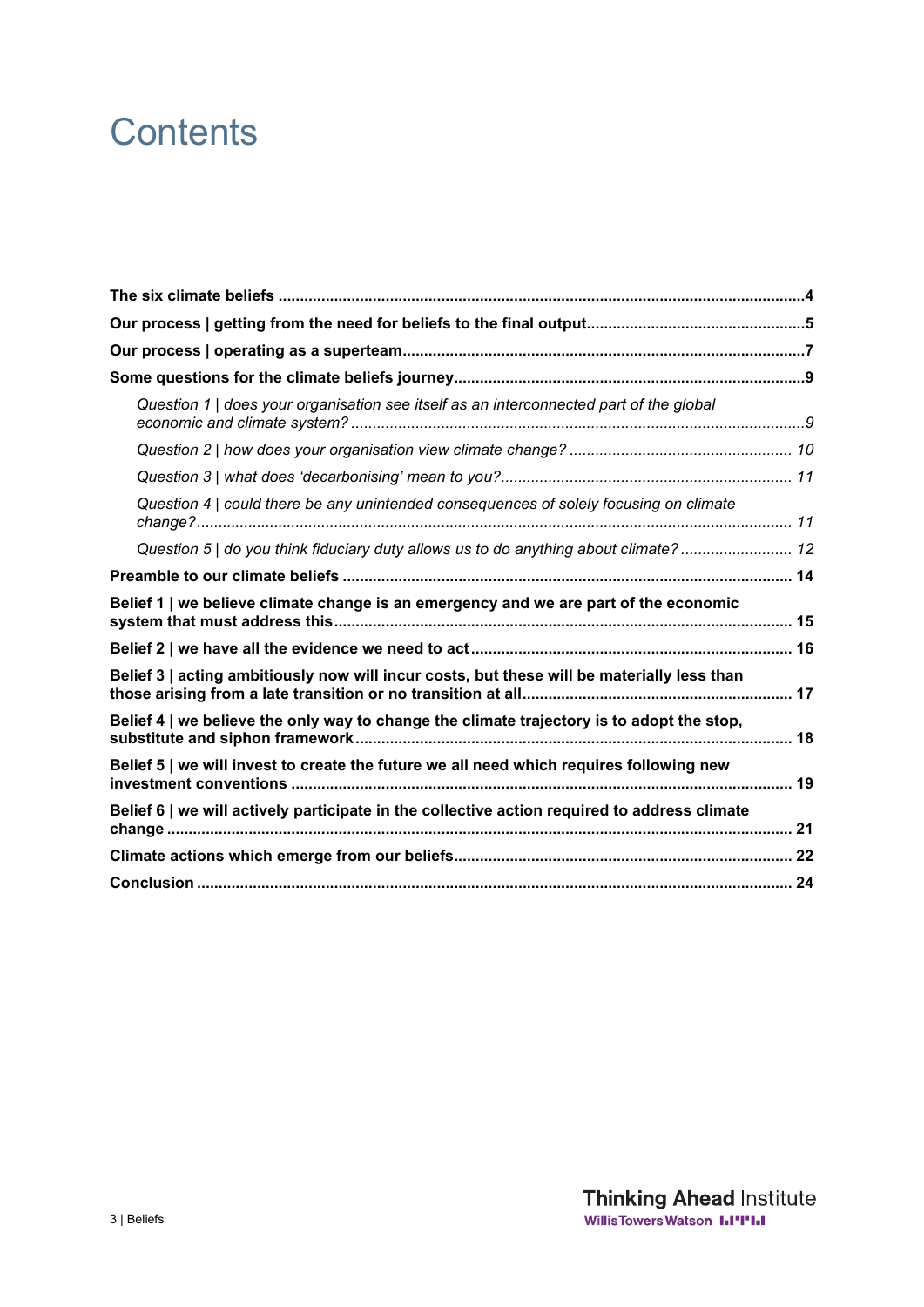# The six climate beliefs

- 1. **We believe climate change is an emergency and we are part of the economic system that must address this** (we must act)
- 2. **We have all the evidence we need to act** (we will act now)
- 3. **Acting ambitiously now will incur costs, but these will be materially less than those arising from a late transition or no transition at all** (acting now, while costly, will be cheaper)
- 4. **We believe the only way to change the climate trajectory is to adopt the stop, substitute and siphon framework** (we will invest differently)
- 5. **We will invest to create the future we all need which requires establishing new investment conventions** (we will think differently)
- 6. **We will actively participate in the collective action required to address climate change** (we must collaborate)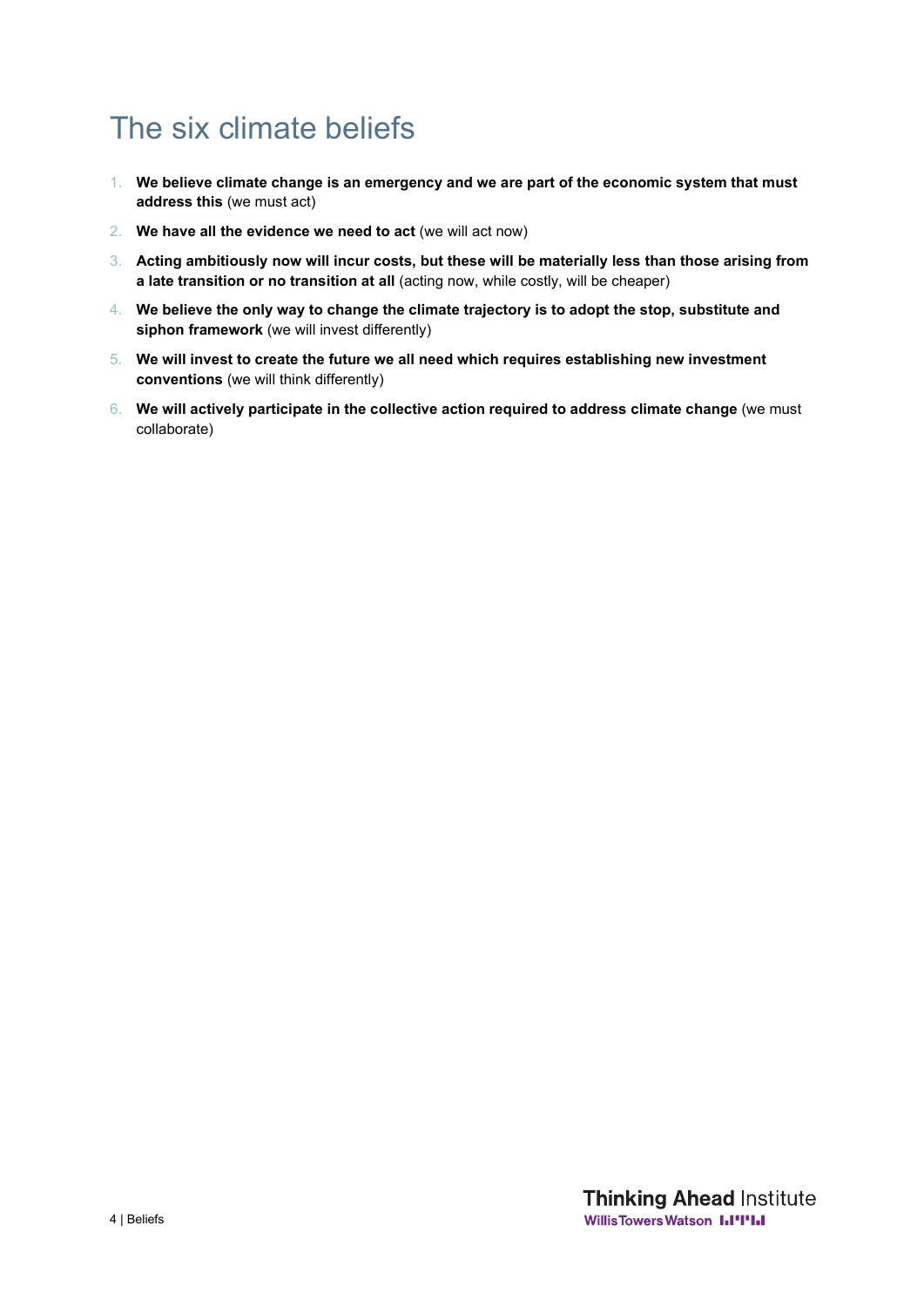# Our process | getting from the need for beliefs to the final output

### The need for climate beliefs

Climate change mitigation is, of course, primarily about reducing carbon emissions; with the interim milestone of halving emissions by 2030. For the investment industry, this is not just about managing the scale and pace of the required transformation, but also acknowledging that the transition will be costly, and potentially messy. Along with this come a host of other considerations i) the environmental and social repercussions of the transition, ii) manoeuvring the evolving legal landscape, and iii) an increased role of ethics, particularly as it relates to a just transition. These factors bring additional complexity to an already challenging journey.

We suggest that a well-thought-through set of climate beliefs will help an organisation manage the inevitable uncertainty ahead. Beliefs form the foundation for successful climate action. As you settle your beliefs, you will engage in honest dialogue on what the climate change challenge means for your organisation. Biases will surface and will be corrected. You will evolve your own thinking as well as influence your colleagues' views. This richer understanding will enable you to align your strategies more closely to your climate ambitions. Establishing climate beliefs will create the right mindset and set up quardrails for effective decision-making.

### The process is as powerful as the result

The extensive negotiations we witnessed at COP26 made one thing pretty clear, that process and politics are deeply intertwined. If the process set up to facilitate negotiations is inclusive, democratic and respectful, then the politics will be conducive in reaching a desired agreement. However, if there is little trust in the process, then the political dynamics will work against you. You can only have influence and drive change if the process and politics are properly managed. There is little point in establishing climate beliefs which don't have a buy-in from all key stakeholders.

Investment is fundamentally a human-talent endeavour. The right processes champion both the humanistic and cognitive qualities of the group. We mention humanistic qualities here because beliefs can be deeply personal and heavily influenced by one's values. Which is why navigating a discussion on beliefs can be a delicate affair. But beliefs are also adaptive - they can evolve through active discussions, rational thinking and fresh perspectives. The right processes create safe spaces where these discussions can thrive.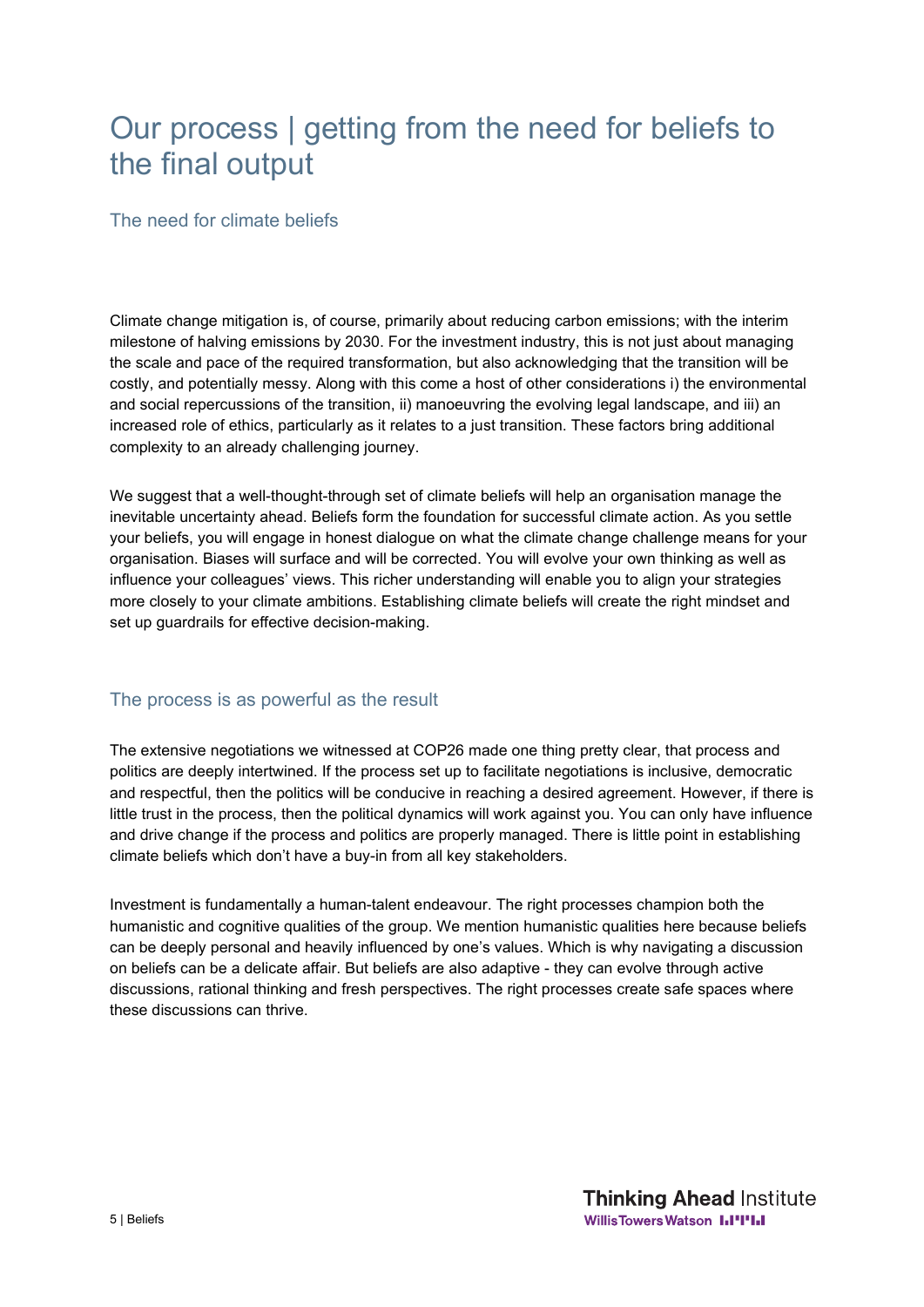### Process guidelines

The climate beliefs group offers the below guidelines to help you build the right process to progress constructive dialogue.

- **Identify key stakeholders:** bring the right people to the negotiating table. Strategies created at the top will better align with actions taken in the trenches if there is general agreement amongst key stakeholders. Manage expectations around time commitments at the outset to ensure better engagement. Consider the cognitive diversity of your team to check groupthink.
- **Set boundaries:** have a clear goal on what you wish to achieve and establish timelines to keep the discussions from stalling. Having an agenda before a call is good discipline. Our group met for an hour a week for sixteen weeks to produce the climate beliefs. We also continued our discussions via email between calls.
- **Build democracy in:** a transparent process with clear voting procedures ensures that stakeholders have an equal voice. Our working group voted on each belief, implication and action before they were approved. The most contentious items went through multiple votes. We believe that cognitive diversity plus sensitive aggregation will get us to a better result than loudest-voice-wins. We outline our voting methodology in the box below.
- **Document the discussion:** record the process and progress whilst building out the straw model, including how disagreements are settled and why.
- **Set up an executive team:** developing climate beliefs can be time and resource intensive. A support team helps the group progress the discussions at an appropriate pace.
- **Create a good culture:** the right culture enables cognitive diversity to thrive. It helps create faster, better decisions. A constructive dialogue flows when parties approach the negotiating table with respect and open minds to consider different opinions and interests.

#### Voting methodology

The voting system we employed had 3 options for a given statement:

| Option                  | Weight |  |
|-------------------------|--------|--|
| I agree with this       | 100%   |  |
| I can live with this    | 50%    |  |
| I cannot live with this | 0%     |  |

It was pre-agreed that:

- a weighted average score of 75% would be the threshold for approval with no further changes
- a score between 50% and 75% would suggest further edits and more consideration
- a score under 50% would lead to the statement being dropped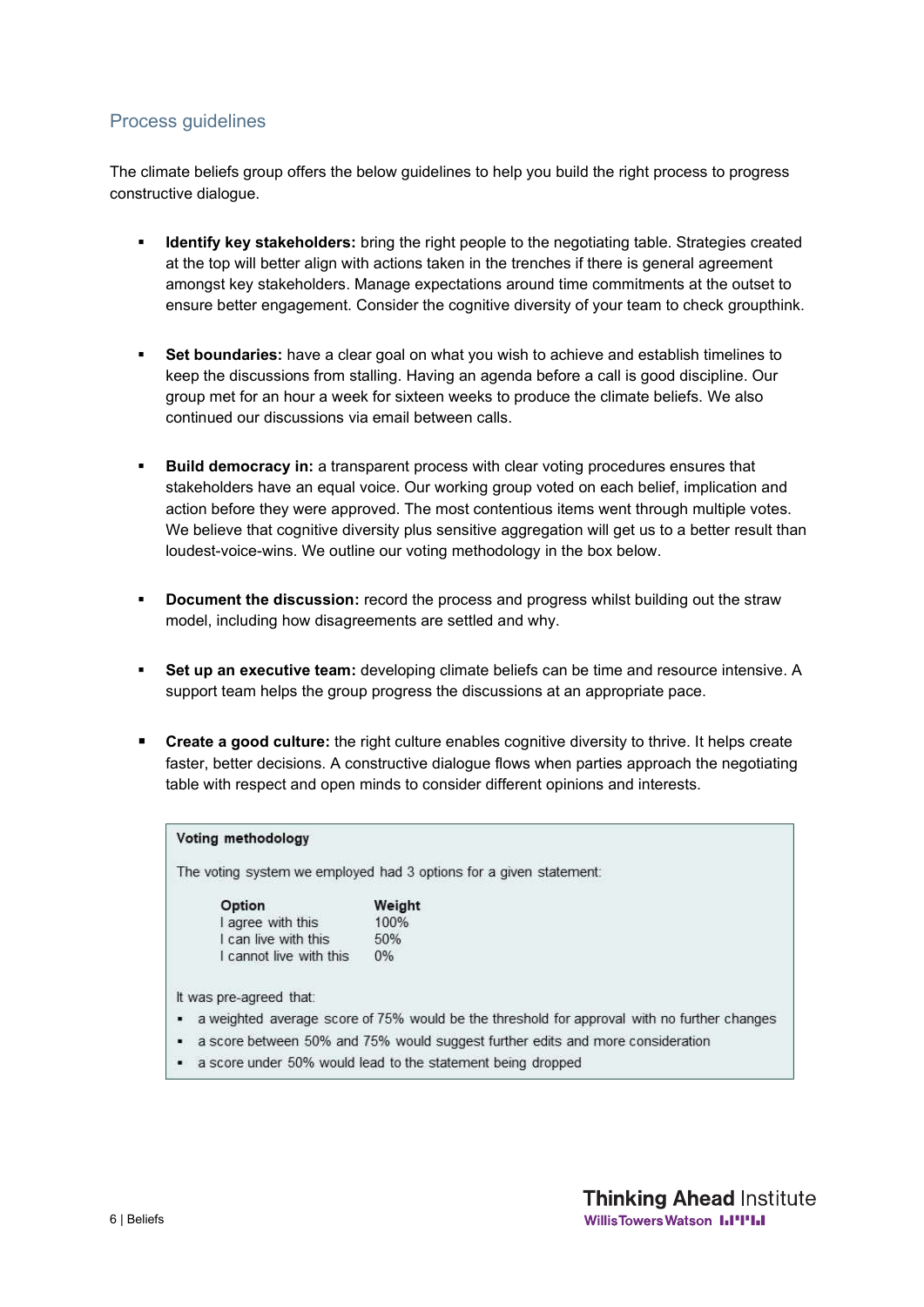# Our process | operating as a superteam

We think it is useful to document the group's experience as a case study. We hope it provides a practical slant to the guidelines mentioned above.

The group was formed of nine self-selected individuals from different organisations, time zones and areas of expertise. We planned to meet for one hour every week for sixteen weeks (with one week off, half-way through). Between the nine of us, we spent approaching 300 hours on these climate beliefs. None of us 'knew it all' at the outset, and all of us evolved our thinking over this time.

We took our cue from another emerging work stream in the Thinking Ahead Institute, and decided to operate as a superteam. Superteams build frameworks, practices and the right culture to best utilise the cognitive diversity of the team to drive exceptional performance. The group recognised the importance of setting up the right scaffolding to ensure the very best interactions. We spent the first meeting laying down some ground rules for how we would operate. These were:

- We will run our calls on time
- We will have a pre-call ask, an in-call run-sheet (detailed agenda) and post-call summary
- We will spend five minutes each on check-ins and check-outs to see how members are doing. We will encourage, celebrate and reinforce authenticity and honesty
- The social chair will ensure that the team remains engaged, sticks to its agenda and follows ground rules<sup>1</sup>
- We will employ a 'Yes, and' rather than a 'Yes, but' approach<sup>2</sup>
- To foster inclusion, we will raise a virtual hand to 'book' our turn to contribute
- We will respect that everyone has an equal voice at the table, and we will maintain this by ensuring that all points raised are given due consideration
- Our process will be democratic. We will vote anonymously on all crucial decisions before moving on to the next stage, and we will operate a vote-discuss-vote process where necessary

<sup>1</sup> We took as given that we would operate a 'dual-chair' approach, with separate people responsible for the social and content aspects of each call. Please see *Better decision-making: a toolkit* for further ideas.

<sup>&</sup>lt;sup>2</sup> 'Yes, and' conveys "I have heard what you just said, and I would like to build on it", whereas 'Yes, but' conveys "I reject what you have just said – and I probably didn't hear it anyway, because I was planning what I am about to say". We see the former as a simple but powerful culture-building practice.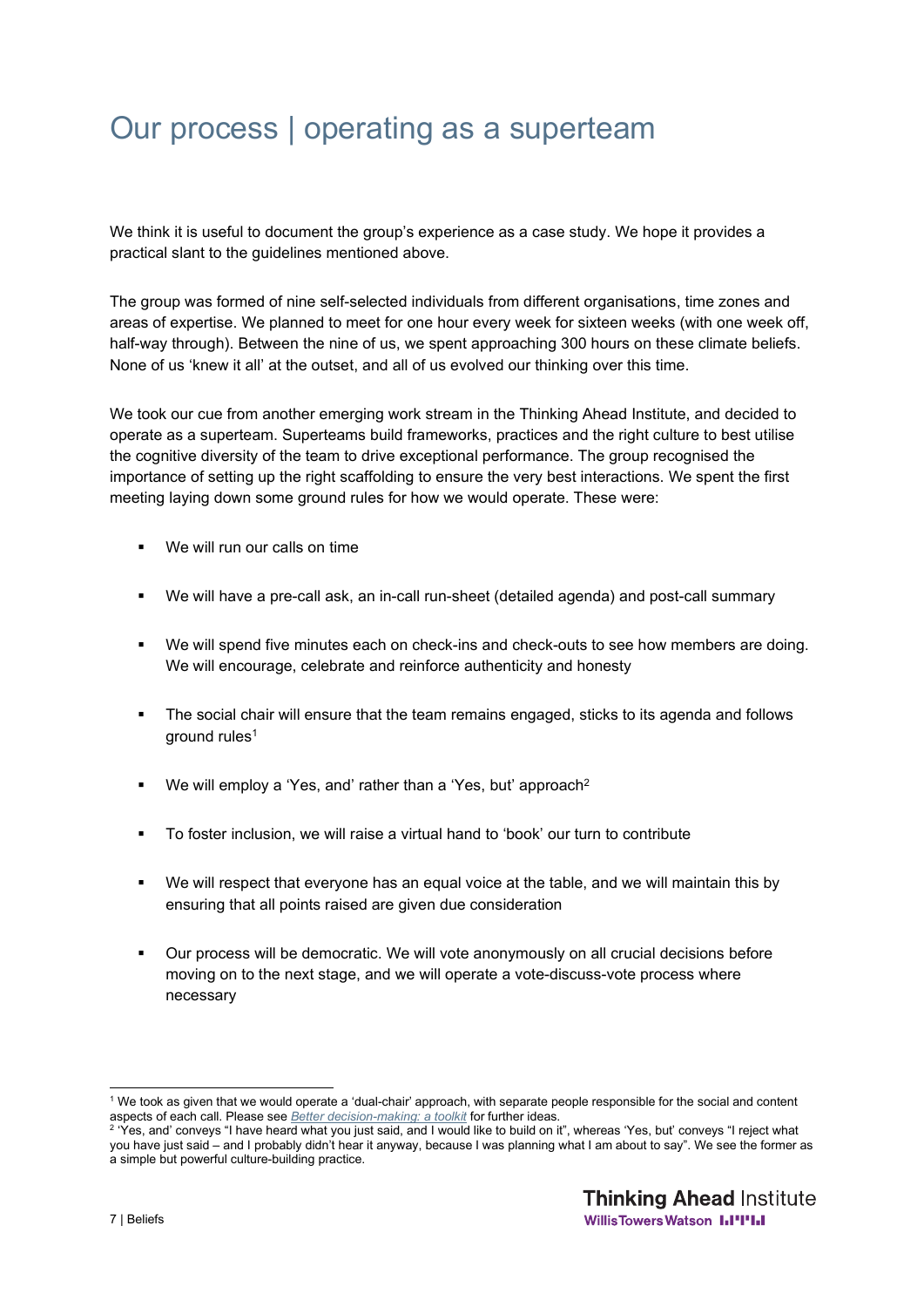- Any disagreements will be documented, and a resolution will be provided where possible
- We will reflect on us as a superteam every few weeks and discuss what works and what doesn't.

We choose to highlight one principle from the above which appeared to have the most positive impact on team culture – that of check-ins and check-outs. Allocating 10 minutes out of a 60-minute call (17% of our time budget) might appear a misallocation at first glance, but this simple practice yielded powerful results – it enabled us to engage with each other's humanity. In these ten minutes, we learned about individuals' hopes and fears, concerns over sick pets and children, challenges and joys. We grew to trust each other and in turn create a culture of empathy and understanding. With this came a clarity in our purpose, pride in our work and a sense of personal accountability which allowed our creativity and productivity to flourish. Each conversation pushed our thinking forward. We encountered some difficult conversations along the way as ideologies and viewpoints clashed. The cadence of weekly meetings proved demanding for members at times. But we, as a superteam, overcame these challenges by supporting and coaching each other. In the end, we all reflected on how rewarding this experience had been for each one of us. Some members even applied this practice within their own organisations. We hope that this example encourages you to do the same.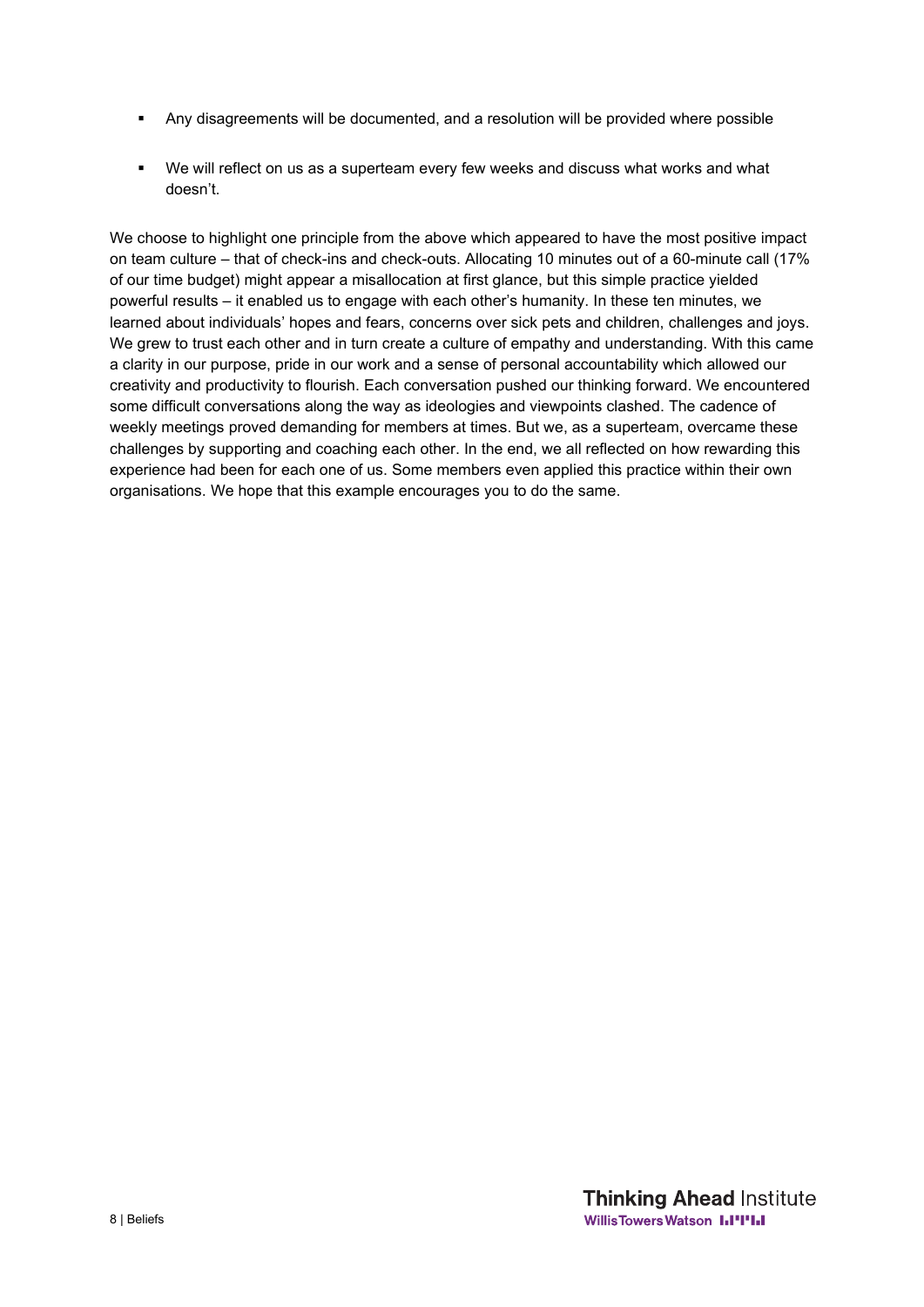# Some questions for the climate beliefs journey

When the working group came together to create a set of climate beliefs, we acknowledged that climate change is a tragedy of the horizons1. So we chose to approach this task by thinking right to left<sup>2</sup> ie we started by projecting ourselves into a net-zero/low carbon future and asked ourselves what climate beliefs would be needed to get there.

Some of the following climate beliefs might appear quite ambitious at first sight, but we deem them necessary to change the climate trajectory. We ask you to approach these beliefs with an open mind. This is as much an opportunity to advance your understanding of the climate change challenge as it is for you to establish your own set of beliefs. Climate change is a multi-faceted issue and will require you to adopt a systems-thinking mindset. Reviewing investment conventions deeply embedded in the industry psyche, interrogating the limits of fiduciary duty, and grappling with overlapping considerations of biodiversity, just transition and inequality are all big asks. These are understandably complex topics to discuss and certain organisations might require additional expertise and/or training before they can fully engage with these beliefs. The questions we present below are designed to introduce you to some of these concepts, manage your expectations and get you thinking along similar lines to our working group. We don't expect you to adopt our beliefs blindly. Instead, we ask you to actively debate them and go on your own journey of discovery and co-creation.

### Question 1 | does your organisation see itself as an interconnected part of the global economic and climate system?

Systems thinking is starting to emerge as a powerful new tool to analyse our world. Systems thinking is a holistic approach that focuses on the way systems work, over time and within the context of larger systems. The focus is far less on understanding the component parts of a system, and far more on understanding how a system's constituent parts interrelate. An important part of that understanding is how system behaviour results from the effects of reinforcing and balancing processes.

This is a very different approach to how almost all of us were educated and trained. The emphasis was more likely to have been on reductionism, where we break the whole into its components, seek to understand those components, and then build back up. We are likely to have been encouraged to 'hold all other things constant' or 'ceteris paribus' in Latin.

As a consequence, the investment conventions we operate under encourage us to think about discrete entities rather than inter-related wholes; to think about diversifiable idiosyncratic risk and hedgable systematic risk, but not to think about unhedgable systemic risk (like climate) where the whole system is brought down.

<sup>1</sup> *Breaking the tragedy of the horizon – climate change and financial stability*, a speech by Mark Carney, 29 September 2015

<sup>2</sup> Thinking Ahead Institute forum post, *The power of thinking right to left*, 30 August 2017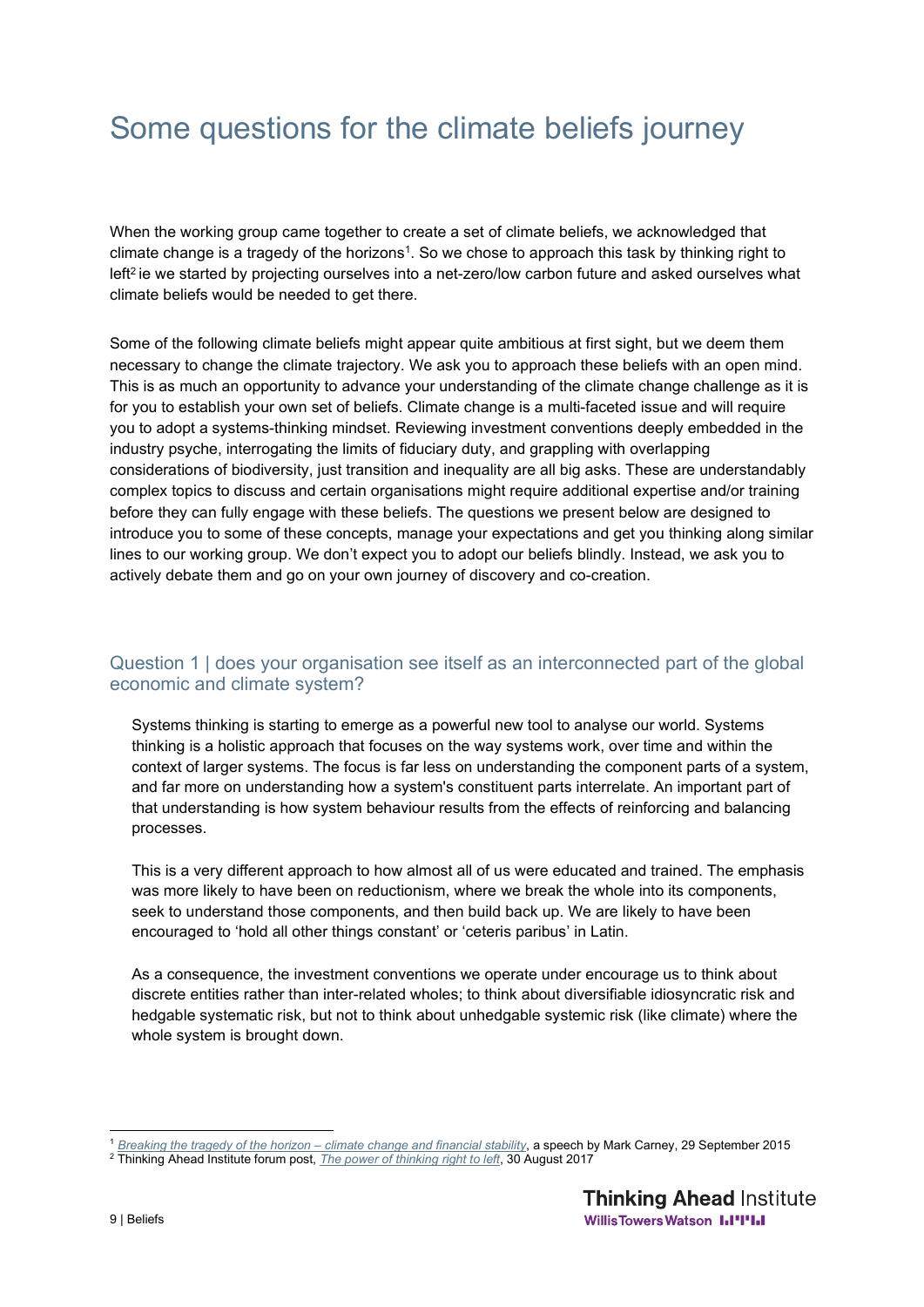### Question 2 | how does your organisation view climate change?

There is a wide spread of opinion out there regarding climate change. We could bookend the spread with 'climate denier' as a label for one end and 'de-growther' as a label for the other end. This is a moving feast, of course. Not so long ago, 'climate denier' meant someone who questioned whether the planet's climate was in fact changing. As this position has become increasingly indefensible, the definition of climate denier has shifted to mean something closer to 'it isn't proven that humans are causing the climate to change – something else could be doing it'. This end of the spectrum generally seeks to avoid taking action as the 'something else' could reverse itself without human interference. At the other end 'de-growthers' have moved beyond thinking that climate change is an emergency to their conclusion that human activity must contract in order to save the planet. Most people, and hence most organisations, would fall somewhere in the middle.

So where do you fall and where collectively do the people in your organisation fall within this range? Do you see climate change as inconvenient? As a real risk to be managed, alongside all other risks? Or as an emergency that should be prioritised? If you haven't yet determined your stance, you may like to consider the following evidence:

- The Intergovernmental Panel on Climate Change (IPCC) is the leading body for pronouncements on climate change. It is endorsed by the United Nations General Assembly (195 countries), and draws on around 6,000 climate scientist volunteers. The IPCC's assessment reports released in 2007 and 2014 formed the foundation of the Paris agreement. They provided scientific evidence that that the world should not breach 2 degrees of warming above pre-industrial levels. Pre-Paris, the world was on a path to reach somewhere between 4C and 6C of warming by 2100. The Paris COP agreement set a limit for global warming of 2C and preferably no higher than 1.5C. The subsequent nationally determined contributions (NDCs) suggested a path to a rise of 3C.
- The IPCC issued a special report in  $2018$ , which stated that a 2C world would be significantly more dangerous than previously thought and we should aim to limit temperature rise to 1.5C by 2050. IPCC's sixth assessment report released in 2021 noted a higher probability of crossing tipping points even at 1 – 2C of warming, and it invoked the phrase "code red for humanity". This report set the context for Glasgow COP. Post-Glasgow the implied temperature rise is somewhere between 1.8C and 2.7C, depending on whether new commitments are fully and immediately implemented.
- The IPCC report summarises that a 1.5C world is likely to become a reality sometime between 6 years from now (worst case) and 11 years from now (best case). In a 1.5C world:
	- Once-in-a-decade heatwaves would happen 4.1x a decade, rising to 5.6x a decade in a 2C world
	- Once-in-a-decade heavy precipitation events would happen 1.5x a decade, rising to 1.7x a decade in a 2C world
	- Once-in-a-decade crop drought events would happen 2.0x a decade, rising to 2.4x a decade in a 2C world
	- If nothing is done to slow climate change, 3.5 billion people risk becoming climate refugees (Source: Tim Lenton, Chi Xu, Timothy Kohler)
	- It is clear that climate-related litigation is increasing across jurisdictions and is a fast-moving target. NGFS Climate-related litigation
	- Under a no climate mitigation scenario, the number of people living in areas with a non-zero chance of lethal heat waves would rise to between 700 million and 1.2 billion by 2050: Mckinsey: Climate risk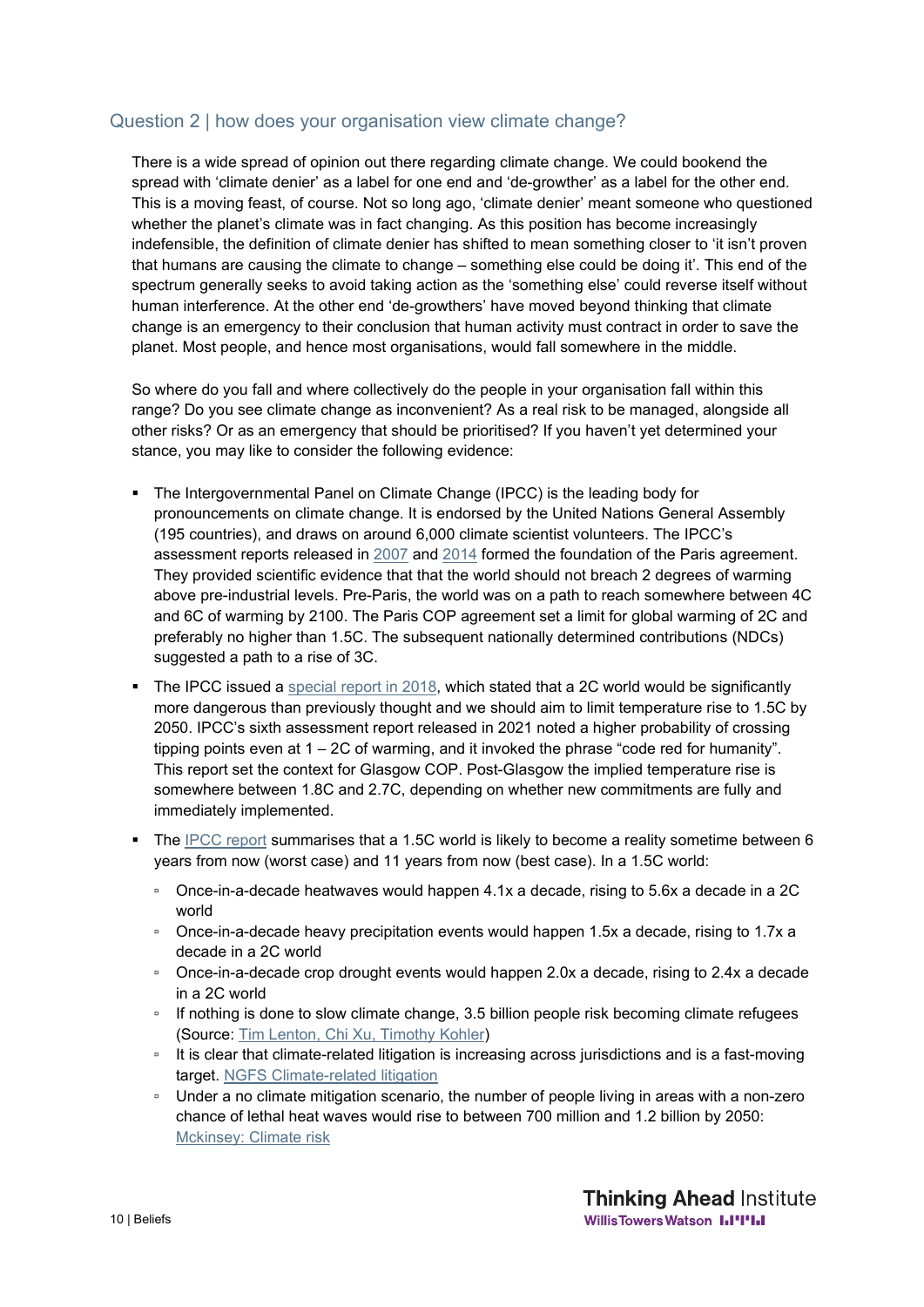### Question 3 | what does 'decarbonising' mean to you?

At the risk of stating the obvious, climate change will continue to get worse for as long as more carbon is put into the atmosphere than is removed. It therefore follows that the only 'decarbonising' that matters is the decarbonising of real-world activity. However, because we control our portfolios and do not control real-world activity, there will be a constant temptation to decarbonise our portfolio and believe we are making a difference. The uncomfortable truth is that if we fully decarbonise our portfolio but the economy does not, then our decarbonised portfolio will still be exposed to the systemic risk of climate change. The continued emitting of greenhouse gases by the economy will trigger consequences which will still affect our portfolio even if indirectly. These indirect impacts could arise from a fall in consumption, a rise in taxation, problems with food supply arising from crop failures, social unrest, climate-induced migration, and/or other consequences.

It follows that our decarbonised portfolio will still be exposed to the financial risks of climate change, and our beneficiaries even more so (they will also be exposed to the physical consequences, and those of working age will need to earn a living in more volatile conditions). The collectively-best path is therefore to pursue a higher level of ambition than merely managing the risk of climate change on our own portfolios. It will be better if we all seek to have a broader realworld impact through our investment decisions in order to play our part in reducing the systemic risk of climate change. These investment decisions include engagement / active ownership as well as capital allocation.

### Question 4 | could there be any unintended consequences of solely focusing on climate change?

It is tempting to view climate change as a technical problem (ie emitting greenhouse gases) as that yields a straightforward technical solution (ie deal with the emissions). The reality is that climate change is a multi-stranded problem, and the solution(s) may not be as straightforward as we hoped. For example, climate change is also about our relationship with nature (deforestation, changing land use etc) and about our relationships with each other (inequality). The linkage between inequality and climate change is perhaps not as obvious as the link between nature and climate. An obvious example is to contrast developed and emerging economies. How are the smaller budgets of emerging economies meant to be divided between adapting against physical risk, transitioning their energy infrastructure and developing their economy? A less obvious example was highlighted by a National Geographic article on Los Angeles<sup>1</sup>, which considered different neighbourhoods along a single road. Rich areas (high real estate prices) have high tree cover and experience lower summer temperatures. Residents in poor areas have low tree cover and so, if they can afford it, need to pay for cooling.

The risk of biodiversity loss is quickly becoming a conversation within the investment industry, but much work will be required to deepen understanding in order to uncover the implications and necessary actions. It is similar for inequality, which includes the concept of a just transition. The beliefs that follow allow room for development in both these areas.

<sup>1</sup> *Los Angeles Confronts its Shady Divide*, National Geographic, June 2021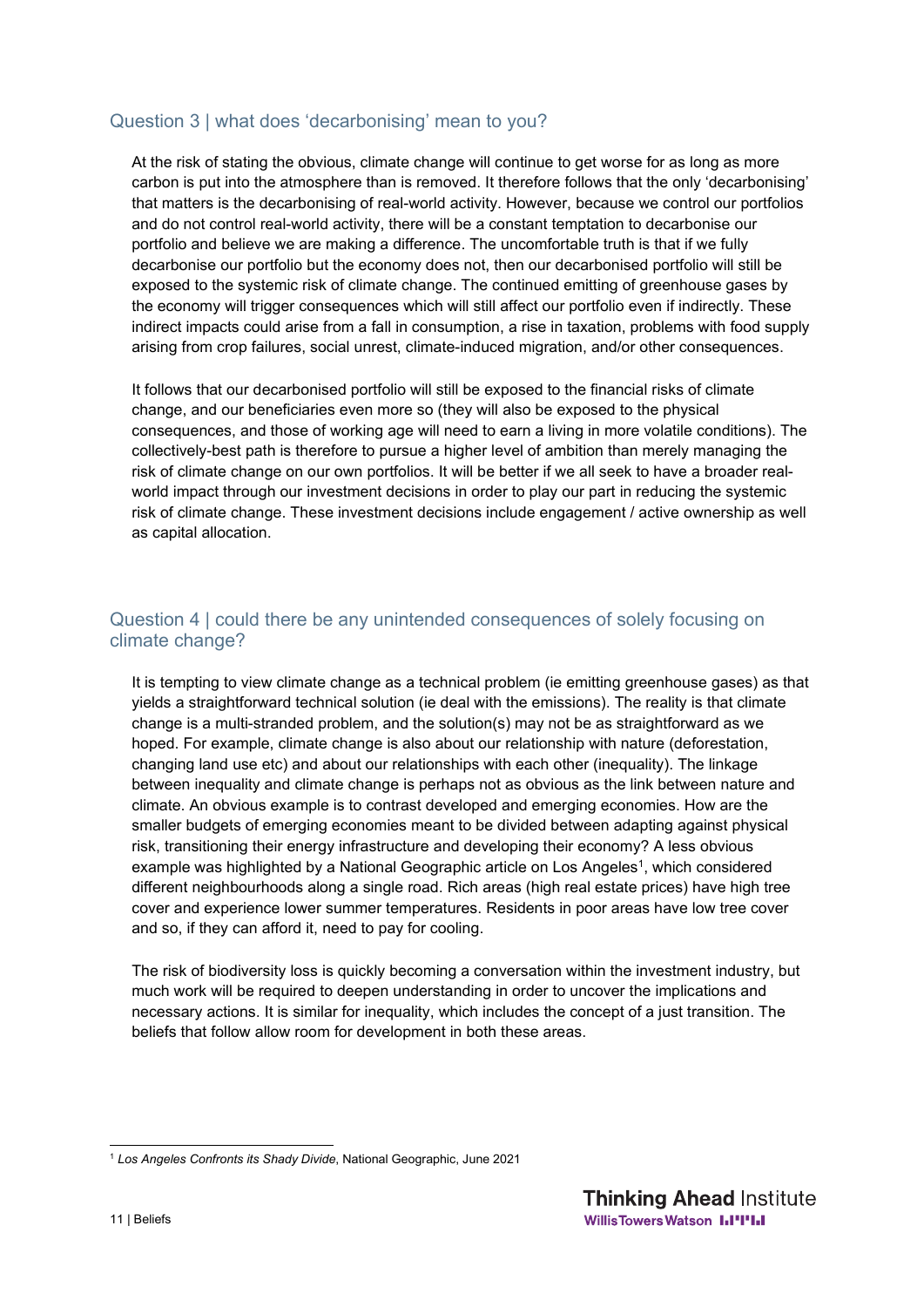### Question 5 | do you think fiduciary duty allows us to do anything about climate?

We introduce the concept of the fiduciary window to describe the set of investment strategies that are deemed to satisfy the requirements of fiduciary duty. The vertical axis of the window describes the financial materiality and motivation regarding climate (or sustainability more broadly), and the horizontal axis describes the non-financial materiality and motivation. Those of us more advanced in years will consider "arrow slit" windows to be quite normal, in that the historic interpretation of fiduciary duty was all about the financial materiality and largely precluded non-financial considerations. However, interpretations shift through time and so we must consider whether the window has stretched, or even shifted. This is illustrated in the figure below.



- . The 'fiduciary window' identifies the set of acceptable investment policies given fiduciary duty
- It is not fixed in time and is shifting
- Public policy and legal cases are key factors in the shape and shift of this window

We observe that society has shifted in its attitudes to climate change. The whole rise of ESG within investment is connected with this underlying shift. There are louder calls and dedicated campaign groups to shift how the pension assets of individuals are invested. These individuals are calling for their assets to assist with the creation of a sustainable world and the addressing of climate change. These calls have historically been dismissed as naïve and with "we know best", because the individuals don't realise that what they really want are high returns and a large pension pot. We suggest these dismissals are no longer appropriate. Individuals know exactly what they want – decent investment returns AND a world worth spending their pension in. And so we conclude that the investment industry finds itself in a currently difficult space, caught between the progressive views of society (its customers) and the lagging interpretations of fiduciary duty.

In addition, the industry is further caught between new regulatory requirements and expectations (eg TCFD<sup>1</sup> reporting for UK pension schemes, and the EU's SFDR<sup>2</sup>) and the more archaic definitions of fiduciary duty. A further problem is global fragmentation, as the reinterpretation of fiduciary duty is moving at different rates in different geographies.

We believe the direction of change is already clear. An Australian judge has described the climate change "inaction of this generation of adults" as "the greatest inter-generational injustice ever inflicted by one generation of humans upon the next"3. The risk of legal actions adversely affecting portfolio values is increasing. Case law is accumulating and affecting companies (Shell), governments (Australia) and investment organisations (McVeigh vs REST). More anecdotally, the

<sup>&</sup>lt;sup>1</sup> Task Force on Climate Related Disclosures

 $2$  The Sustainable Finance Disclosure Regulation came into force within the EU in March 2021

<sup>&</sup>lt;sup>3</sup> From *Sharma and others v. Minister for the Environment*, see http://climatecasechart.com/climate-change-litigation/non-uscase/raj-seppings-v-ley/ for a concise summary of the case. The quote comes from paragraph 293, page 90, of the judgement

filed on 27 May 2021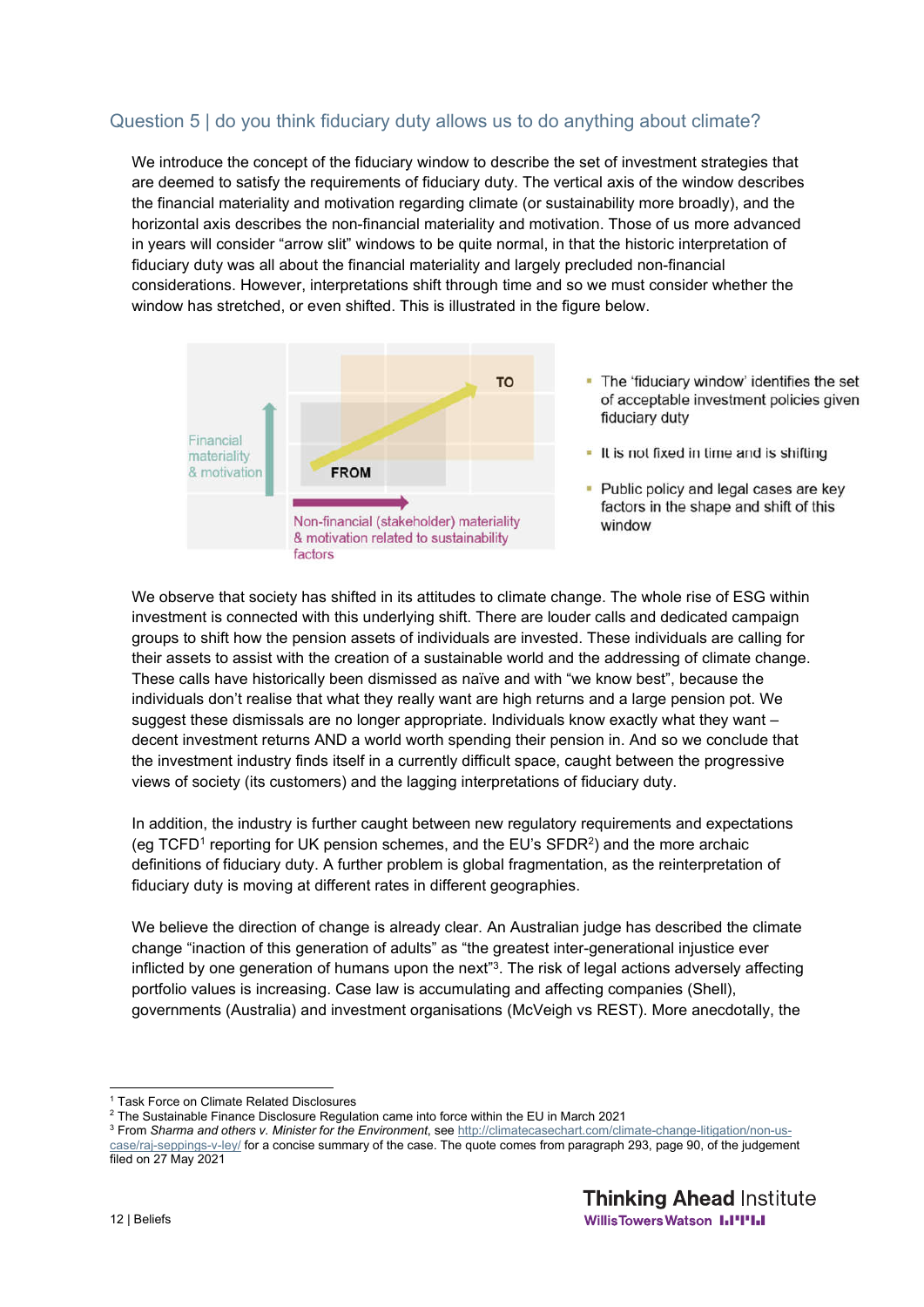threat of legal action against financial services companies – for providing the financing to emitting companies – is growing.

2021 saw the publication of a major report, *A legal framework for impact* from Freshfields. The aim of the report was to establish whether the law in 11 jurisdictions currently requires or permits "investing for sustainability impact" (IFSI) and, if not, to identify options for policymakers in these jurisdictions wishing to facilitate IFSI. The central idea in the report is to think of sustainability impact in two parts:

- **Instrumental IFSI:** where achieving the relevant sustainability impact goal is 'instrumental' in realising the investor's financial return goals.
- **Ultimate ends IFSI:** where achieving the relevant sustainability impact goal, and the associated overarching sustainability outcome, is a distinct goal, pursued alongside the investor's financial return goals, but not wholly as a means of achieving them.

Asset owners will generally have a legal obligation to consider what they can do to mitigate sustainability related risks if one or more sustainability factors poses a material risk to their ability to achieve the financial investment objectives. This is instrumental IFSI and could be linked with AOs' net-zero commitments. This Freshfields legal framing encourages a more impact-friendly interpretation of existing fiduciary laws, thus stretching the fiduciary window sideways and shifting it to the right. We believe it is clear that climate change is a direct threat to the achievement of financial objectives and so must be a direct influence on our investment activities.

Now that we have set the stage, we next present the text the group created as if they were an asset owner communicating to the outside world. The text includes a preamble to the beliefs – how an asset owner might introduce the beliefs – and the six climate beliefs themselves. The beliefs are deliberately stretching (we hope) and are aimed at changing the climate trajectory. We discuss the actions that emerge from them at the end of this paper.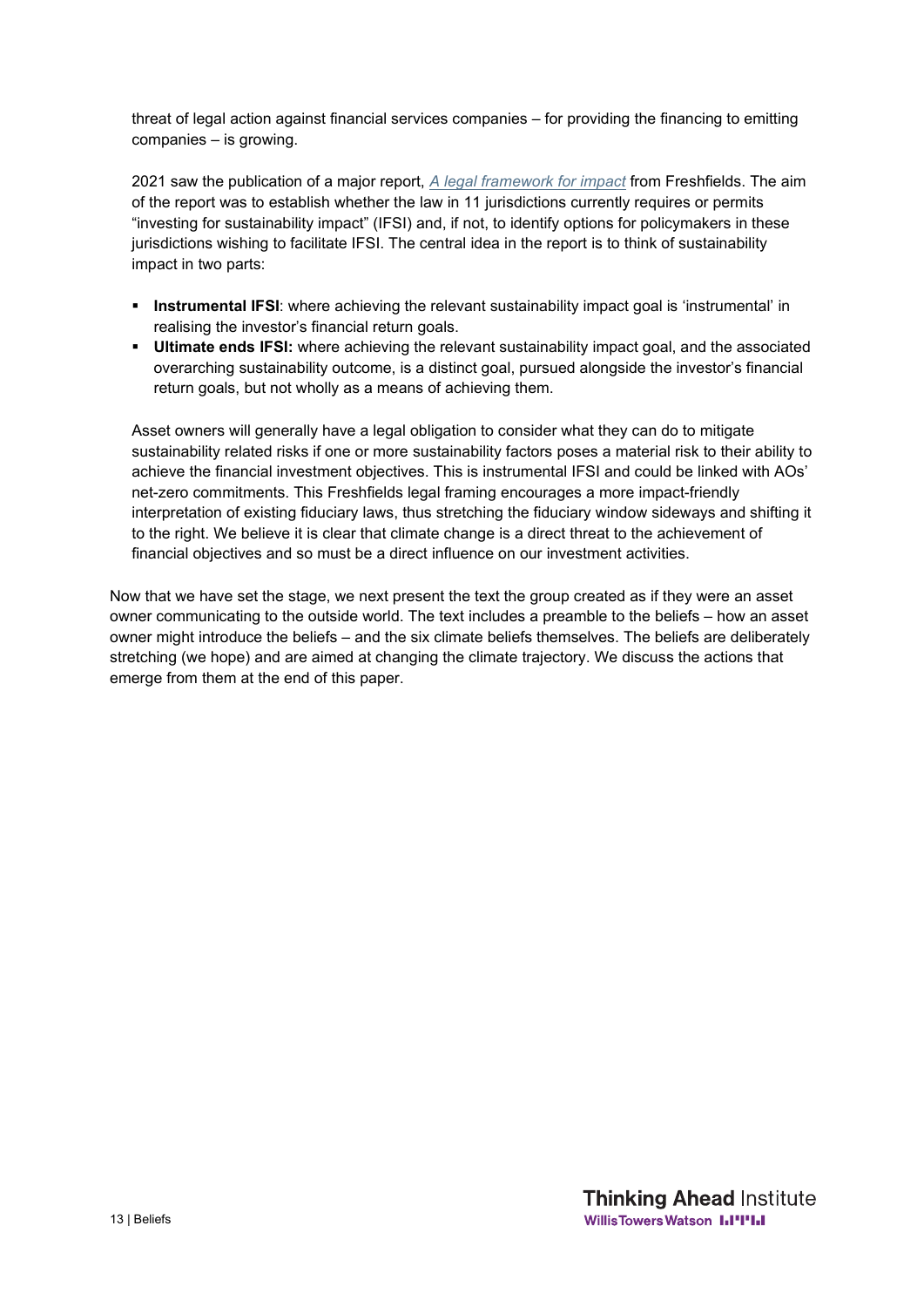# Preamble to our climate beliefs

The climate beliefs that follow describe how we think of climate change, and how we will act as a consequence.

As an organisation we will aim to manage our beneficiaries' capital in a way that aids the transition of the economic system. Our strong preference is an economy that is compatible with a maximum temperature rise of +1.5C. This sentiment is commonly expressed as 'net-zero emissions by 2050'. Given our current state of knowledge we are happy to support this consensus, but we suspect that it will become necessary to act more quickly, and to be more ambitious. In other words, it is likely that we will need to reduce emissions at a faster pace and achieve net-negative emissions before 2050.

Systems-wide perspectives are evolving and challenging traditional economic thinking around optimising individual investment outcomes, moving to managing the risks presented by exposure to economic systems as a whole from factors like climate. As stewards of diversified portfolios we must consider the broader impact of invested companies on the system and other investments held. For example, where the business model of one company (eg selling fossil fuels) threatens the returns from our other investments, we must act to reduce the impact of that business model.

We know that climate change is an economic problem. But it is imperative to reflect on the social, political and ethical dimensions of our consumption, production and investment decisions if we are to successfully change the climate trajectory/build the net-zero economy. Employing such a multi-faceted approach will assist with the complexities associated with a just transition. It is our duty not just to consider current pricing mechanisms in our decision-making, but also to take into account the potential unintended consequences the decision could inflict.

The consequences of climate change will be negative for all or substantially all of our beneficiaries, however our younger beneficiaries will suffer greater harm from inadequate action. The clear differences among beneficiaries, combined with a riskier future, implies special attention to the interests of younger beneficiaries is necessary when making investment decisions today.

All of these considerations lead us to conclude that we cannot continue to manage our portfolio as we have in the past. We must manage it through a period of highly significant change. This provides the context for our climate beliefs that follow.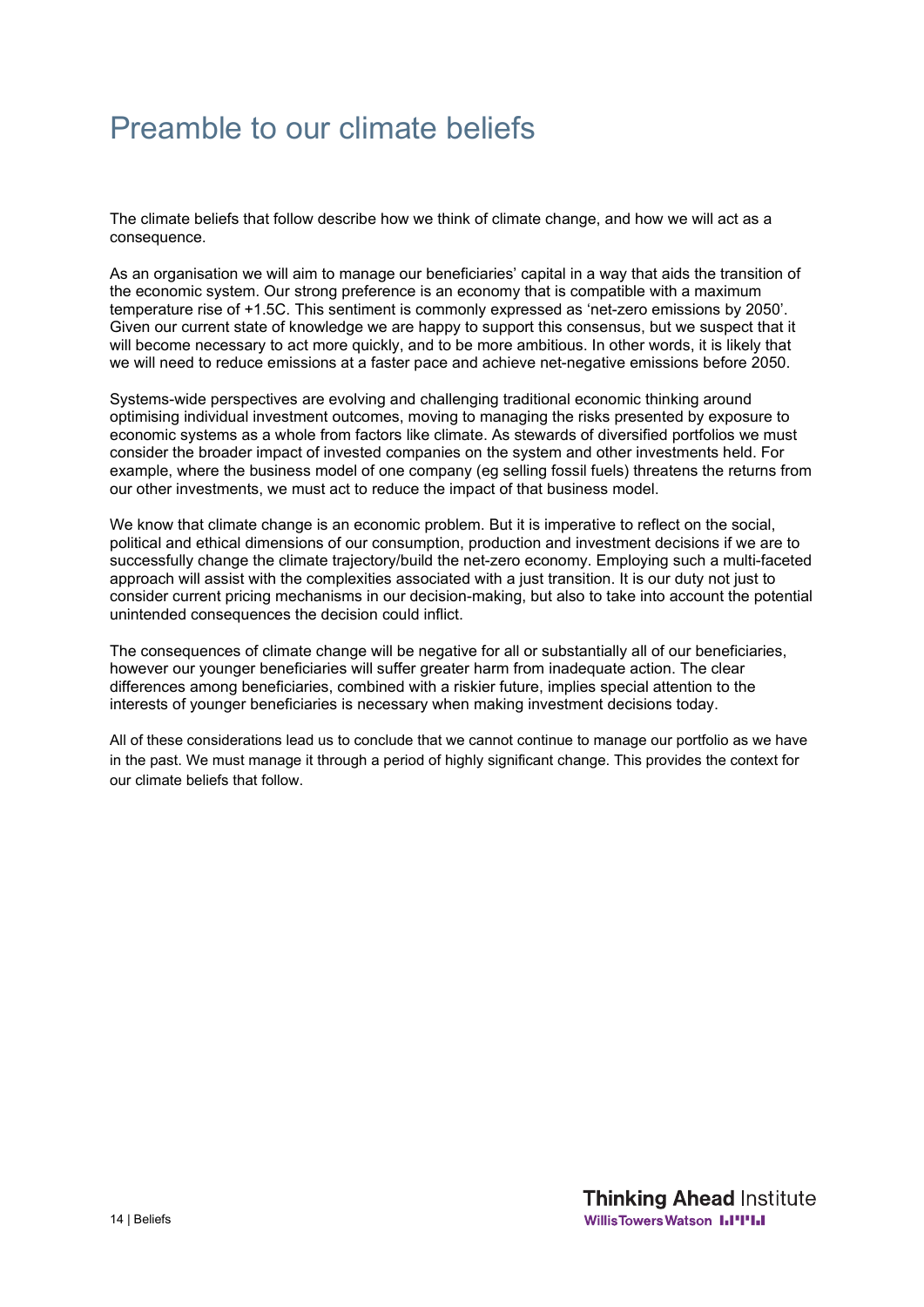# Belief 1 | we believe climate change is an emergency and we are part of the economic system that must address this

#### (we must act)

We believe climate change is an emergency and we need transformational change in the actions of all sectors of the economy including ours, to urgently create a carbon-free economy.

Climate change is a market and policy failure. We participated in a financial and economic system that pursued the objective of maximising risk-adjusted returns whilst failing to adequately incorporate the consideration of systematic factors, and allocated costs to other stakeholders instead.

We believe that financial risks and cost of transition will increase exponentially for every 0.1°C rise in temperature and recognise that successfully limiting the global temperature rise to +1.5°C will still mean that our portfolio(s) will be fully exposed to the material financial risks of a +1.5C world.

We will actively learn from the past and redefine our financial and decision-making frameworks, as well as employ collaborative action to ensure that this unsustainable system does not persist.

- Climate change is an investment risk. Developing strategies for climate change mitigation and transition to a low carbon world will safeguard the global economy, protect the financial system and ensure better market outcomes, which will ultimately be in the client's and beneficiaries' best interests over the long term. Taking action to protect investment returns over the long term is in line with our fiduciary duty.
- Developing systems-aligned practices calls for a refresh of organisational purpose, mission and vision and prompts organisations to transcend narrow mandates they have operated in, and acknowledge the broader, more interconnected ecosystems within which they operate
- Developing stronger leadership, emphasising culture and diversity, championing technological solutions, building more efficient and agile processes, and increased collaboration will help drive transformation in investors' business models.
- The build-up in systemic risk as a by-product of economic activity shows that risk-adjusted returns are not a true measure of value add. Risk metrics, in their current state, don't fully incorporate costs of systemic risks (problems of risks being exponential in nature in a system which is complex, adaptive and reflexive).
- Governments, businesses, financial organisations and citizens all need to work together to address climate change.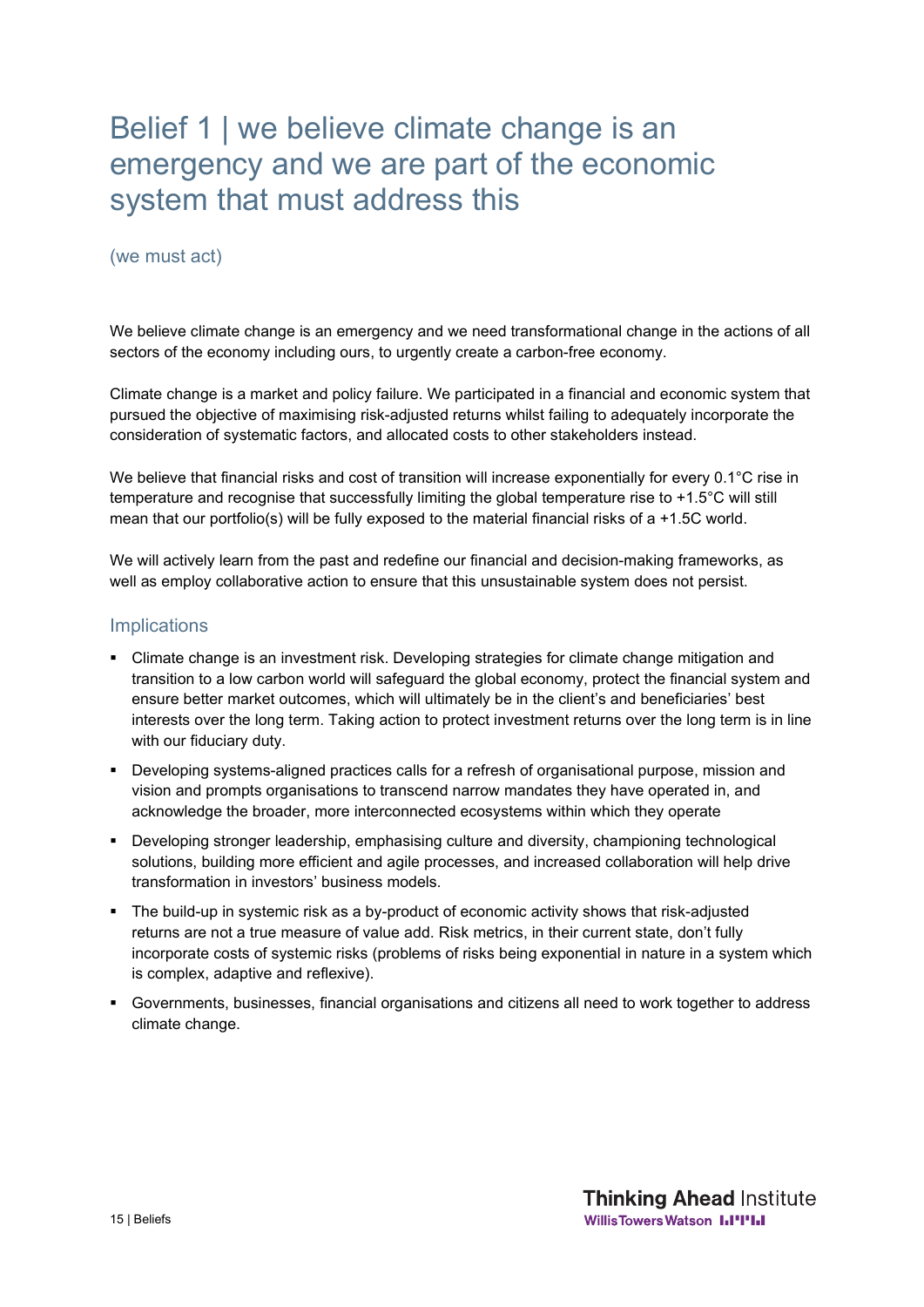# Belief 2 | we have all the evidence we need to act

(we will act now)

The scientific evidence on climate change is irrefutable. The idea of tipping points within the climate system was established by Lenton et al in 2008<sup>1</sup>. Triggering tipping points could lead to runaway temperature rise which, in turn, would pose an existential risk for humans and other species. It is the overwhelming consensus among climate scientists (and more broadly) that it is in the best interest of humans to limit temperature increases to 1.5C.

The most severe financial consequences of a rising temperature still lie ahead of us (see belief #1). It therefore follows that historic financial data contains very little impact from climate change. Markets however are forward looking mechanisms and so the key question is whether current prices now fully anticipate the future financial consequences. There are no comparable examples of forced economic transitions of the scale and speed that the non-linear/exponential nature of climate change will cause. For this reason we believe that current estimations of future cash flows, and therefore prices, do not capture the considerable negative consequences of climate change accurately at this stage.

We will not let a lack of decision-useful data, of climate impact frameworks / reporting, nor of quantitative analysis be an impediment for us in adopting systems-level thinking and action. We will use the scientific evidence, deduction and inference to build our assumptions, scenarios and beliefs about the likely financial consequences of climate change for our portfolio, including our understanding of left-tail risks

- **IMPACTE 10** Impacts are difficult to measure and quantify in a complex, adaptive system.
- There is an abundance of data, but scarce decision useful and value-adding intellectual capital
- Searching for a perfect solution should not impede taking the first step. 'Perfect' is the enemy of 'good', and so we should act with incomplete knowledge.
- Outsourcing engagement and stewardship does not absolve an organisation of responsibility. It is crucial to create policies and processes to track activities and drive positive change.

<sup>1</sup> *Tipping elements in the Earth's climate system,* Proceedings of The National Academy of Sciences of the USA (PNAS), February 12, 2008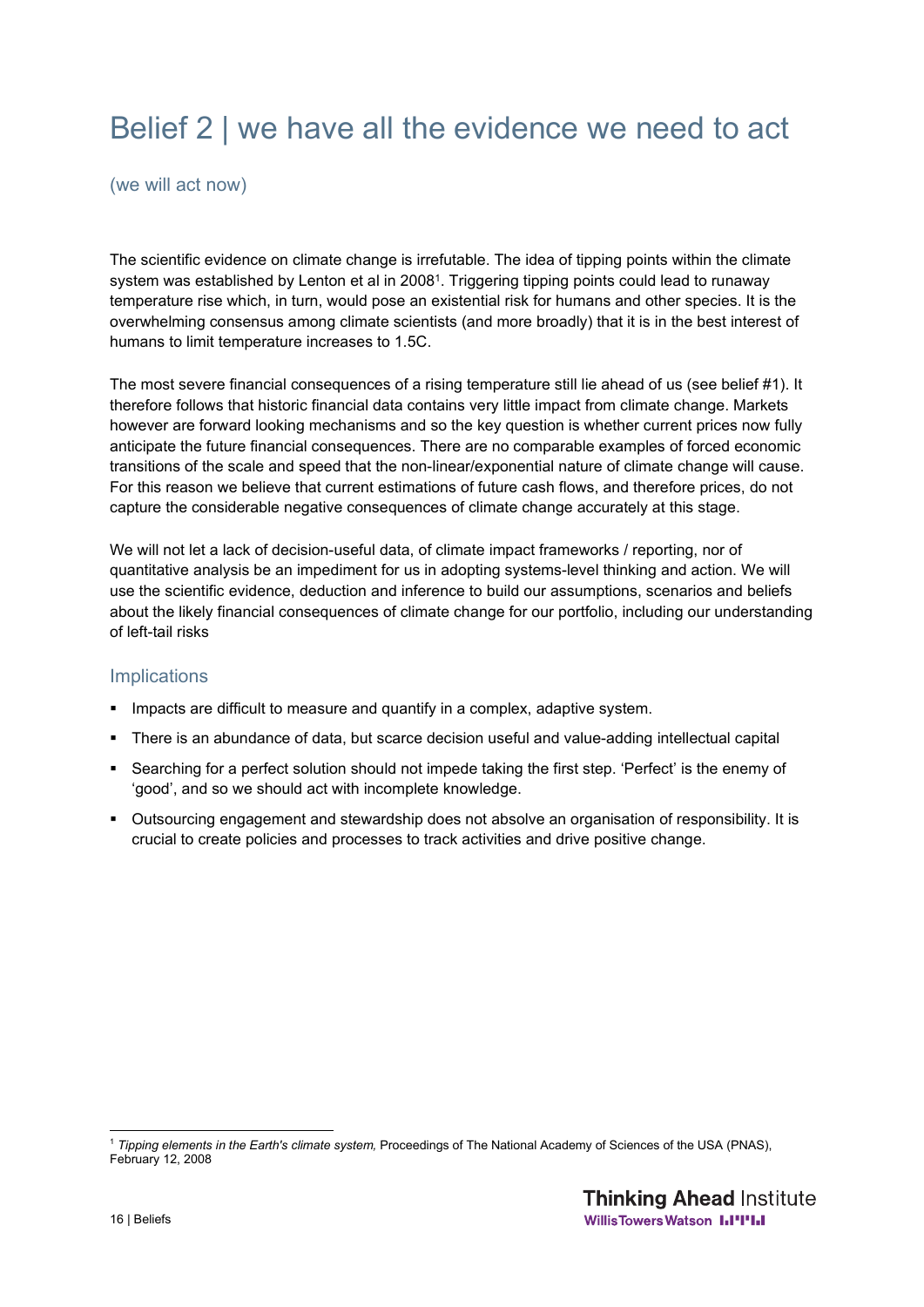# Belief 3 | acting ambitiously now will incur costs, but these will be materially less than those arising from a late transition or no transition at all

(acting now, while costly, will be cheaper)

The window of opportunity to prevent catastrophic human and financial loss from climate change is still open, but is rapidly closing. We need to take action now

Repairing the system will incur costs. Some of those expenditures will be productive investments that pay an attractive return. Other expenditures will be repair costs. Some of the repair costs will be paid by companies we already own. The build-up in externalities (here, greenhouse gases) means that companies were not paying the full cost of production (if they had paid to dispose of their waste safely, their operating costs would have been higher). Consequently, past profits were overstated by this amount. If, going forward, we pay the true costs of production then profits will be lower. If we wish to clean up any of the existing waste, then costs will be higher again.

We must persuade any organisations attempting to deny or delay this logic that their denial and delay are acts of self- and collective-harm. Multiple studies from scientists and government bodies have consistently demonstrated that acting early is the cheapest option

- Paying the full cost of production means it is likely that corporate profits and our future returns will be lower than in the past
- Not engaging with the transition exposes our portfolio to significant future losses
- **Building investment strategies to manage and create an orderly transition will ensure more** sustainable returns.
- The transition to a low-carbon economy needs to be front-loaded given the non-linear impacts of climate change
- Front-loading climate action and building requisite resources will also spread cost of adaption over a longer-period.
- **Pensions are worth more in a world worth living in.**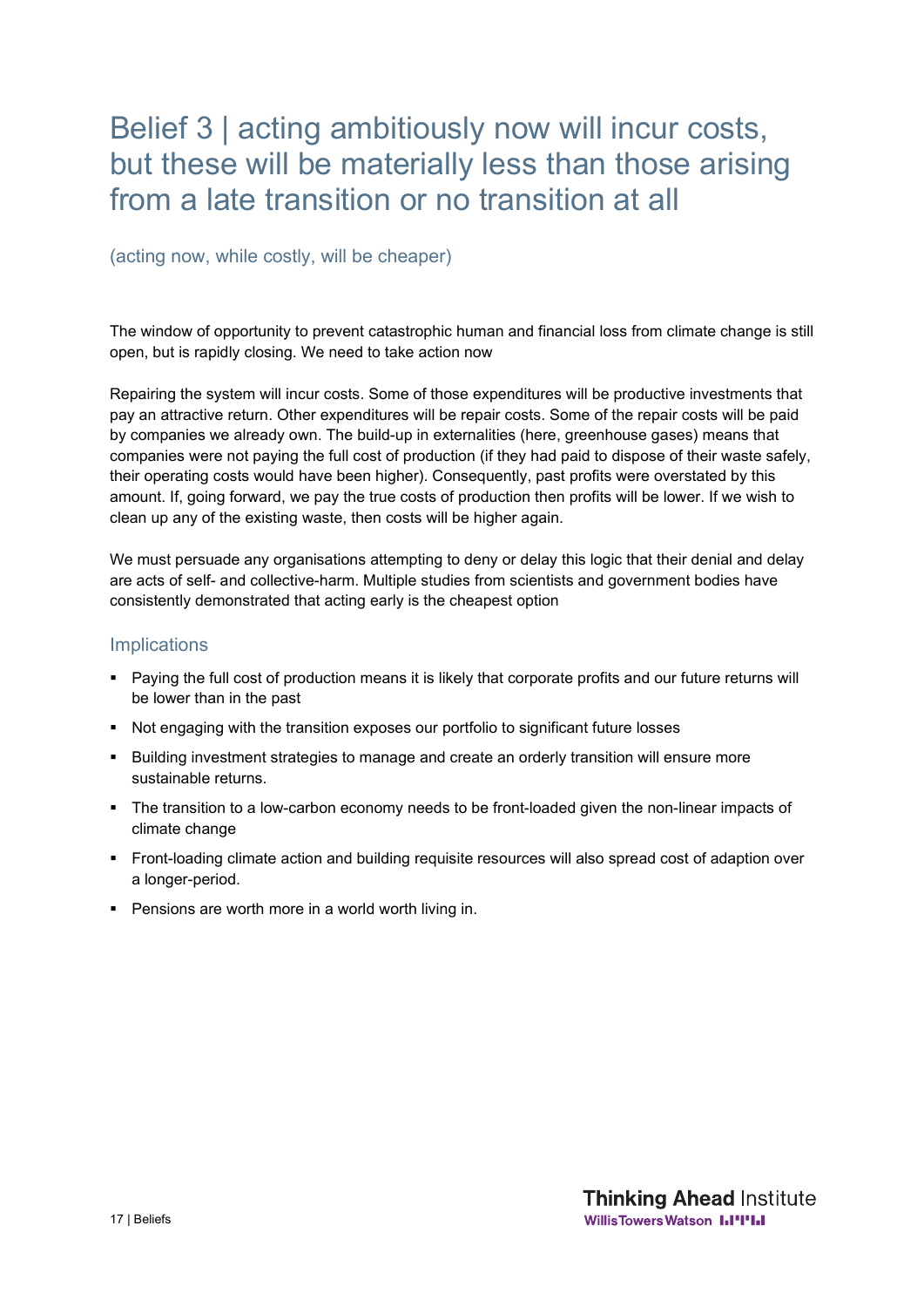## Belief 4 | we believe the only way to change the climate trajectory is to adopt the stop, substitute and siphon framework

#### (we will invest differently)

**Stop |** means shutting down financially-productive but emitting assets before their natural end of life, implying a likely loss in capital value. We consider this likely loss in capital value an insurance premium that we are willing to pay in order to protect the rest of our portfolio. If emissions are allowed to continue, the rise in global temperatures is likely to exceed 3C, and we estimate that our portfolio will be significantly and permanently impaired.

**Substitute |** means investing in assets / business models (new or scale up) that substitute for the emitting activities that must stop. Examples of substitutes include renewable electricity and batteries instead of fossil fuels, building with wood rather than concrete and steel where possible (and with climate-neutral cement and steel where not possible), natural shading and ventilation instead of air conditioning etc.

**Siphon |** means investing in negative emissions technologies now if we wish to see impact at scale in 20 years' time. These negative emissions technologies can be nature-based solutions as well as new technologies such as carbon capture.

- We will be a more deliberate, engaged and assertive owner. Our 'stop' actions mainly apply to our secondary investments (listed securities). Here we see assertive engagement, as a minimum requirement to change the behaviour of investee companies, and therefore change the climate trajectory. Selective risk-based disinvestment can be appropriate but engagement for change is essential in order to move to a low carbon economy. Our 'substitute' and 'siphon' actions mainly apply to our primary investments (where we have handed over cash in exchange for new assets).
- Focus on only a linear decarbonisation path of 7% per year should be considered with caution: there are a range of acceptable pathways to eventually reach a carbon neutral/net negative economy. The funding gap for developing new technologies and helping emerging markets transition are considerable; organisations should not shy away from these activities for fear of making carbon headline figures look bad over the short term.
- Reporting frameworks should capture 'stop', 'substitute' and 'siphon' activities along with a narrative to build a more cohesive story around efforts made. Whilst lack of data should not be an impediment to act, financial data quality, consistency and methodology is growing increasingly richer by the day. Refreshing risk management and portfolio allocation frameworks to reflect higher quality data will enhance investment outcomes.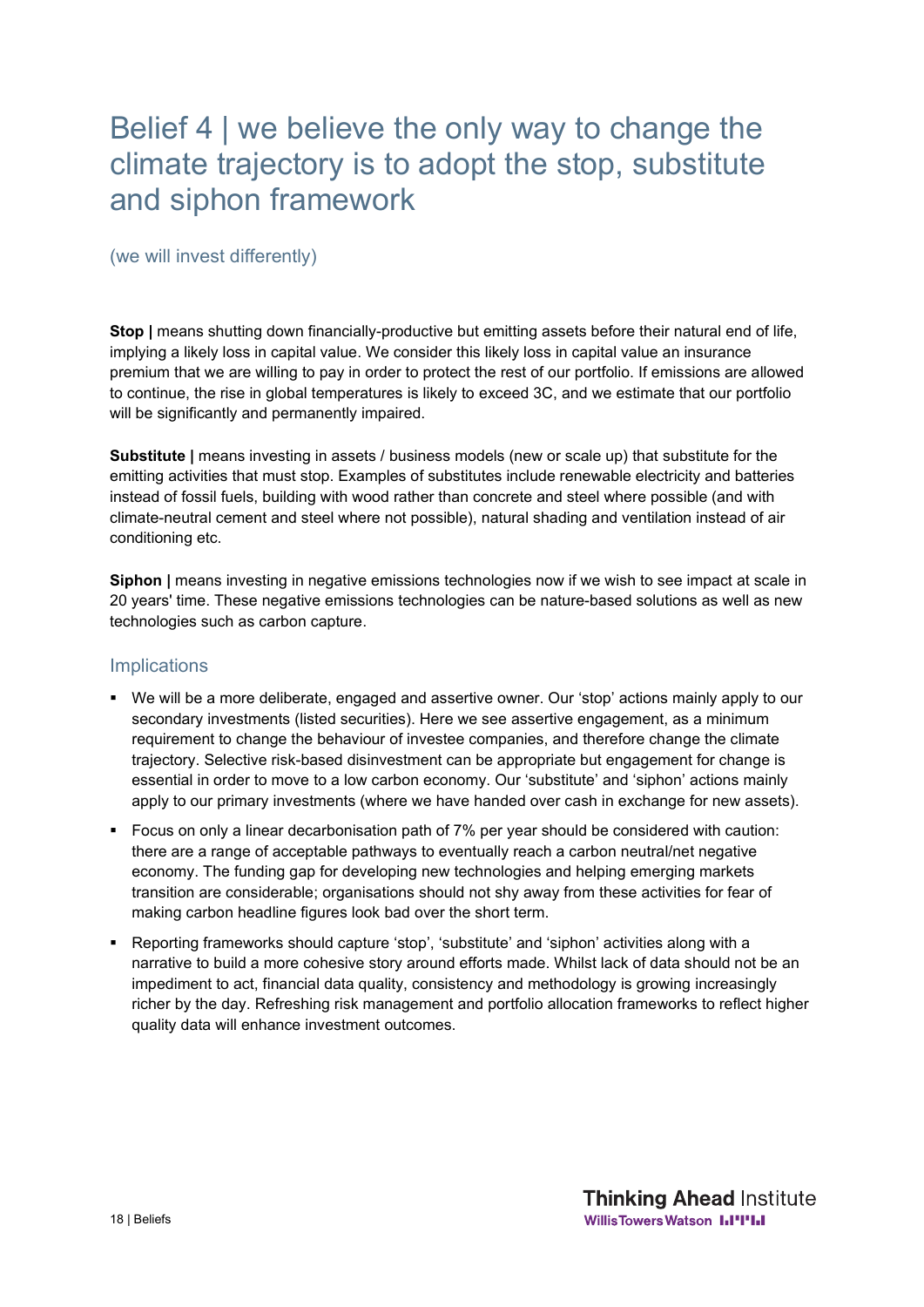# Belief 5 | we will invest to create the future we all need which requires following new investment conventions

(we will think differently)

There are two notable respects in which existing investment conventions are no longer fit for purpose. The first is that modern portfolio theory posits that there are two types of risk, idiosyncratic and systematic. Climate change is a systemic risk in that, unmanaged, it could cause the whole system to stop working. Our beliefs up this point have been addressing this systemic issue. The second current convention that we believe now needs to be challenged is that "all growth is good". It is our belief that we need a much more nuanced position regarding growth. To explain:

**Is all growth good? |** It was the pursuit of unlimited growth that brought us to this emergency; it's clear that this approach is not aligned with our ambitions for a sustainable system that delivers increasing human prosperity and returns far into the future. Climate change is a systems (top-down) problem. Business and investment are bottom-up (individual entity) activities. As an illustration, consider electric vehicles (EVs). Bottom-up, it is rational for us to want "our" automaker, or "our" battery start-up, to produce as many units as possible. Top-down, given the embedded carbon footprint of each vehicle, and of the renewable energy generator we must also build, this is a potential disaster. Top-down, we want the minimum number of EVs. This would most likely be achieved through a fleet-owned, transport-as-a-service solution. This is likely to be significantly less profitable than the private ownership model. The profit motive alone cannot deliver the climate-optimal solution.

**There will be new sources of systematic risk (beta) |** Economies are always in transition. Historically it has been extremely difficult to out-guess the market regarding the speed and scale of the transition, and so it made sense to invest fairly close to the market portfolio. In truth, there have always been two markets – a dying economy market and a new economy market. Climate change will force an acceleration in the rate of economic transition widening the return dispersion between the dying economy market (risks) and the new economy market (return opportunities).

**Our climate journey faces notable risk |** The history of bubbles and busts shows that we have a recurring tendency to over-invest and create excess capacity. To-date this has tended to be good for consumers as, often after a delay, prices fall in the area of over-investment (eg transport by canal and railroad, and communications). Going forward, if investment remains mis-directed and produces greenhouse gas emissions, then over investment (eg too many EVs or battery factories) will increase systemic risk. This idea can be generalised to all economic activity that produces any greenhouse gas emission. It follows that green growth may be tougher to achieve than currently thought.

**A just transition, biodiversity and circular economy are all important factors in reaching netzero goals |** Whilst a carbon-free economy is better than a carbon emitting economy, a linear carbonfree economy (take-make-use-throw) will create further sustainability problems and undershoot the potential to rethink sustainability. Therefore, in addition to investing so as to influence the climate, we will also invest, so far as we are able, to encourage the shift to a circular economy, the protection of biodiversity and the promotion of a just transition.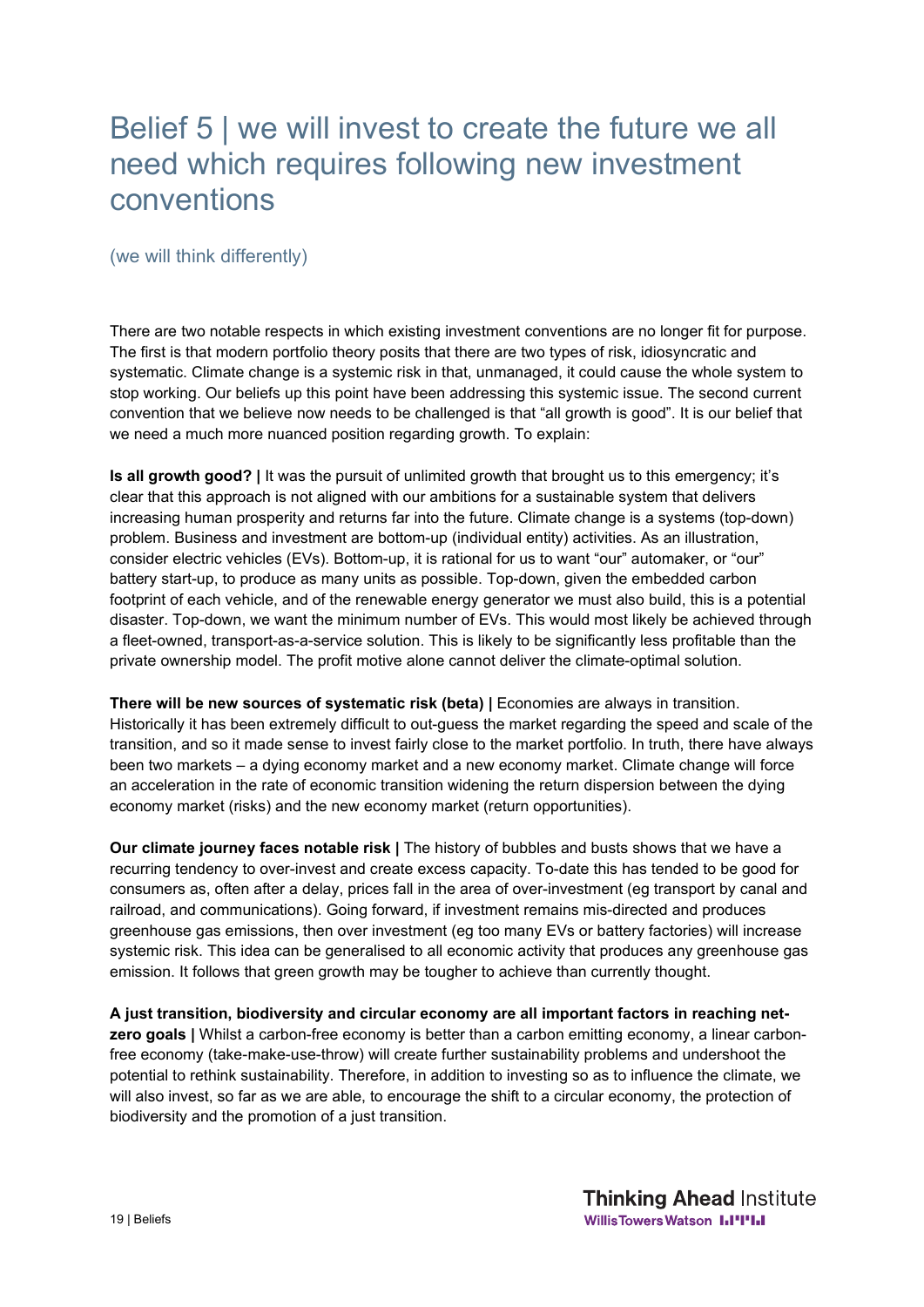- The implications of this belief are far-reaching and profound. The definition of growth and the sources of growth are highly likely to change. Consequently, the way we provide capital may need to change. Our relationships with consumption, employment, inequality, and nature are all likely to change. An economic transition that better promotes social justice and healthy ecosystems is likely to achieve net zero more quickly and more sustainably.
- Current market pricing does not accurately incorporate systemic risk. In addition, multi-factor attribution frameworks don't provide an accurate reading of risk in portfolios. Therefore, we need to re-define our investment models to better reflect the uncertainty associated with non-linear and inter-related systemic risks such as climate change and biodiversity loss.
- It is in our beneficiaries' financial interest and well-being that we invest the portfolio in the new carbon-free economy.
- The actions we take will lead to a portfolio (and hence returns) that might, or is likely to, look very different to the market portfolio in the short term.
- Organisations should invoke the principles of a net-positive business which aims to not only reduce harm but deliver positive outcomes for society. It is not sufficient to focus solely on net-zero mandates but to incorporate other sustainable development goals.
- Climate, biodiversity and resource scarcity are all inter-related and, therefore, the actions will include these three factors. Look for a way to build circular economies by not only incorporating market price signals, but also biodiversity, resources, carbon budget, etc.
- **Transition costs will increase considerably as carbon budgets run out.**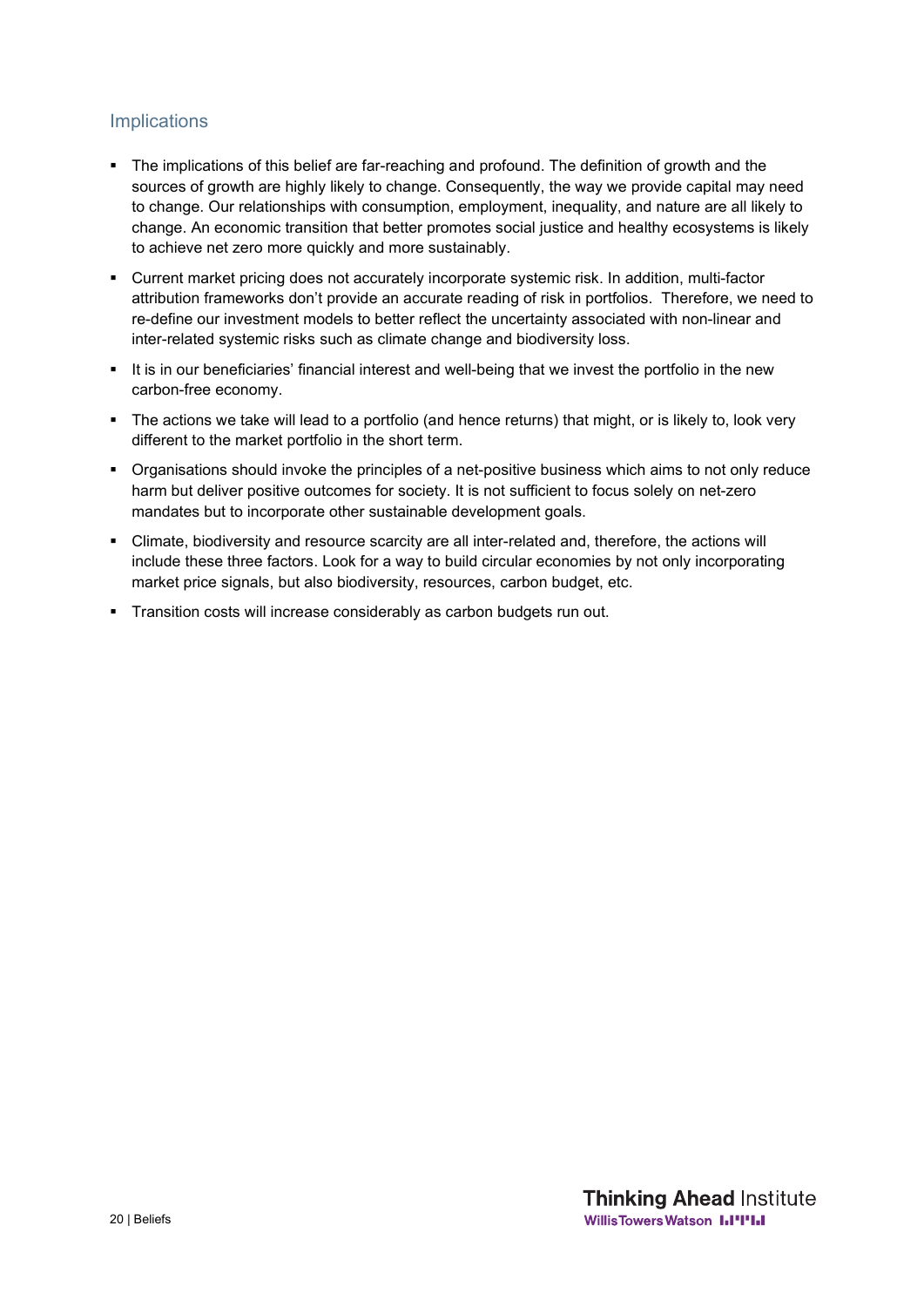# Belief 6 | we will actively participate in the collective action required to address climate change

### (we must collaborate)

Collective action is required to amplify our individual actions in order to have the impact required. As individuals operating independently our actions have insignificant impact on an issue such as climate. We as asset owners also have limited ability to impact the overall system and the end users of the capital we invest. No single actor, regardless of the size of its assets (as large as they may be), can practically address the climate crisis alone; however, collectively, no matter our size, we control the aggregate result.

Our choices combined with similar choices by many other investment organisations can, and will, impact the climate trajectory.

- We will actively choose to collaborate.
- In participating in collective action and engagement, we will focus on big picture impact as opposed to finessing fine details.
- We will commit resources to those groups so that the work can be done, and the voice of the group can be amplified.
- We will strategically allocate resources to collaborations over the long term.
- We view this as the first step on an unfamiliar journey. We will be active learners and will adjust our steps as we learn so that we become continually-improving collaborators.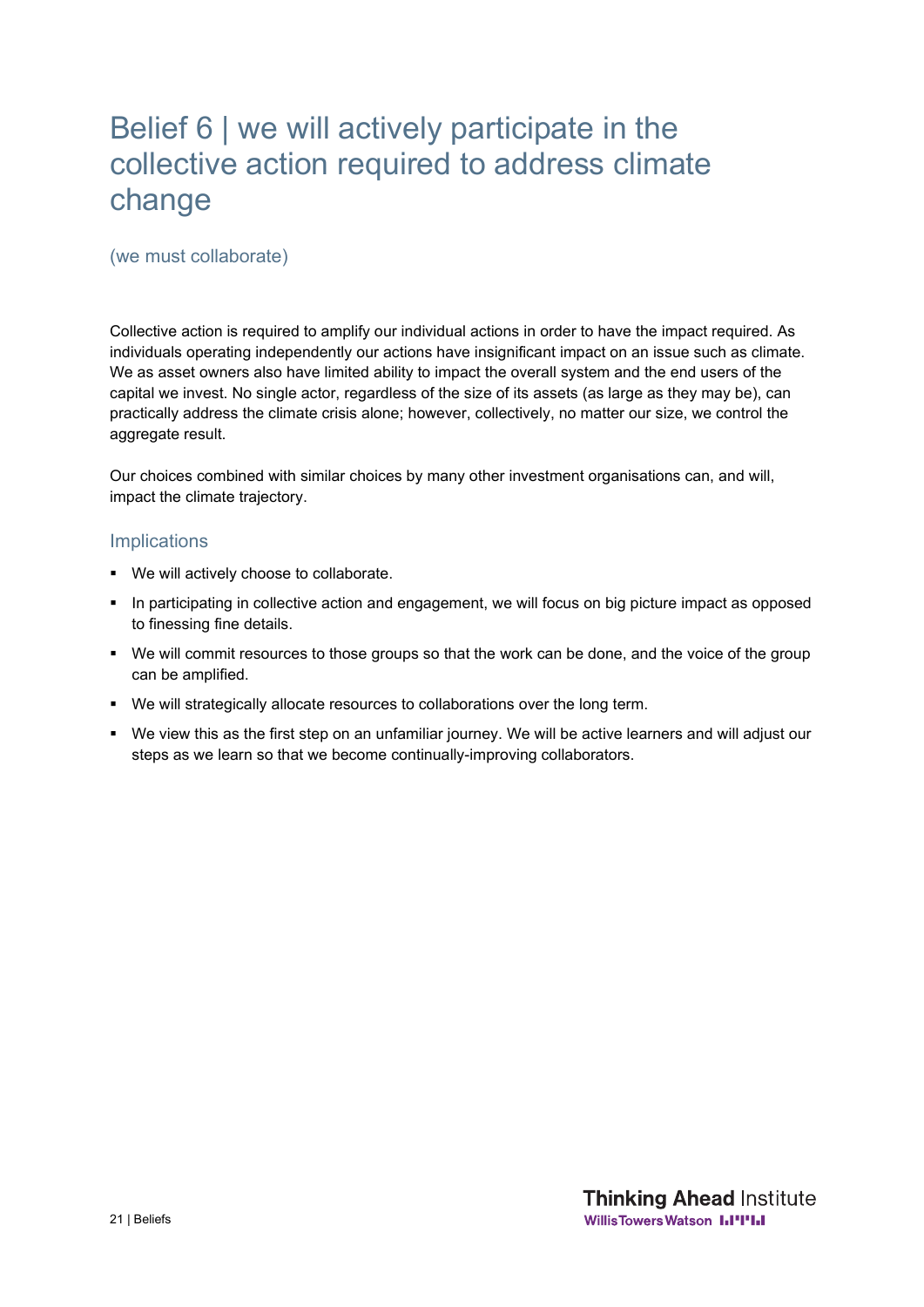# Climate actions which emerge from our beliefs

By including implications below the beliefs we have just reviewed, we sought to move from potentially dry and theoretical statements to richer and more engaging drivers. We now take a step further in bringing the beliefs to life by considering practical actions.

The actions that flow from your beliefs will be context specific – based on your organisation's reality, resource constraints, and governance structures. The actions we suggest here may need to be modified accordingly. If any actions appear hard to achieve, it might be tempting to water down the belief. Instead, we would argue for maintaining the belief and moderating the action. Actions can always be scaled up as and when possible.

### Baseline actions as standard practice

We start with a list of actions which we think organisations should already be taking or actively working towards. We divide the actions into those you can achieve within your organisation and those which call for external impact and collaboration.

#### **Internal**

- **1.** Review and refresh organisational purpose, vision and mission statements to manage the transformational change
- **2.** Make a net-zero declaration with clear timelines and project plan
- **3.** Take steps to decarbonise own operations
- **4.** Build necessary resources and capabilities to manage organisational change
- **5.** Expand risk management framework to a systems-context and incorporate non-financial factors
- **6.** Look beyond pure market price signals to construct portfolios and consider other factors which ensure a carbon neutral economy
- **7.** Take steps to lengthen investment time horizon and adopt actions which favour early transition
- **8.** Develop scorecard reporting to demonstrate progress made on move to net-zero economy and impact

#### **External**

- **9.** Strengthen engagement and voting policy. Actively engage with high waste companies/sectors to steer them towards greener solutions (with possible threat of divestment)
- **10.** Be vocal about climate change being an emergency with all stakeholders and external parties (such as regulators, potential service providers, and the press)
- **11.** Join and/or increase our support of collaborations eg CA 100+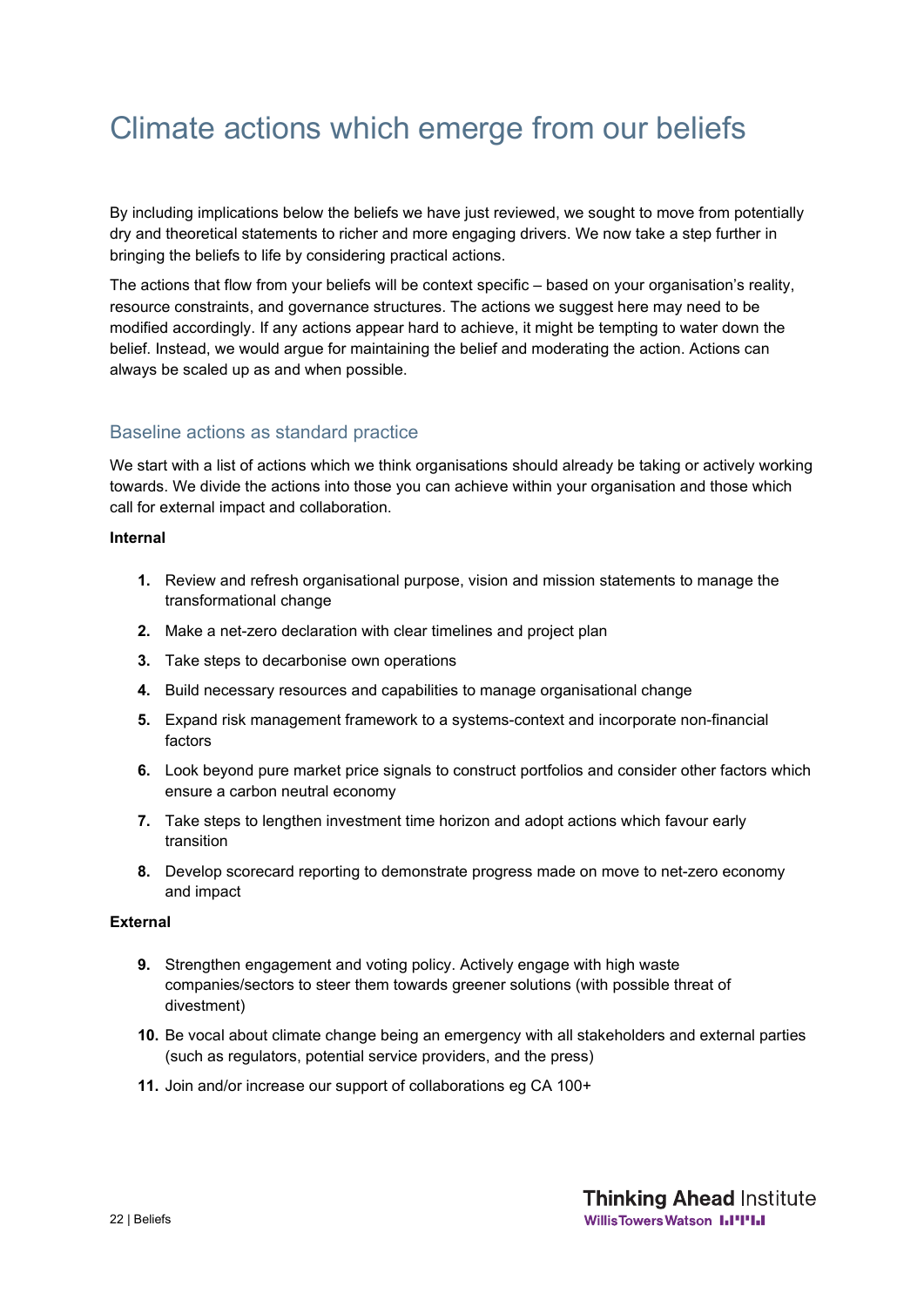### Additional actions to consider from the six beliefs

The list of actions we present below are in sequential order. They build upon one another. Consequently, the ones further down the list are more ambitious, and effectively require the application of systems thinking and universal ownership strategies. They are likely to require more resources and expertise. We recommend organisations consider which of these actions best suit their organisational context and level of climate ambition. We attribute the actions to the climate beliefs we discussed above. This is of course a non-exhaustive list and is meant to provide a foundation for organisations to build from.

#### **Internal**

- **1.** Install a sustainability lead on your board and have a fixed agenda item on sustainability in board meetings [Belief 1, 2, 5]
- **2.** Allocate resources and expertise to develop technological capabilities, a conducive culture and appropriate talent to drive organisational innovation [Belief 1, 2, 3, 5]
- **3.** Develop processes to identify and resolve internal organisational blockages of knowledge gaps, differences in beliefs, greenwashing, status quo bias and embedded power structures [Belief 1, 2, 3, 5]
- **4.** Build more sophisticated business, governance, operational and investment models to enhance reporting, improve risk management frameworks, build climate resiliency and achieve climate ambitions [Belief 1, 2, 3, 4, 5]
- **5.** Incorporate cost of stranded assets into investment frameworks (eg valuation models, fundamental analysis, etc) [Belief 4, 5]
- **6.** Move from 2D (risk/return) to 3D mandates (risk/return/impact) in an attempt to capture the cost of externalities [Belief 1, 2, 3, 4, 5]
- **7.** Evolve portfolio construction by factoring systemic risks into the assessment of long-term portfolio risk and considering the potential contribution of portfolios to mitigating systemic risks. The latter could be thought of as integrating an impact "lens" into the framework for defining portfolio quality under a TPA approach. [Belief 3, 4, 5]
- **8.** Supplement necessary reporting on short-term portfolio performance with reporting on realworld impact, with a growing emphasis on the latter [Belief 2, 3, 4, 5, 6]
- **9.** Invest in climate solutions. Create frameworks to suitably invest in and monitor primary investments. [Belief 1, 3, 4, 5, 6]
- **10.** Build investment decision processes which consider biodiversity gains, constrained carbon budget and resource scarcity [Belief 2, 3, 4, 5]
- **11.** Invest in technologies and businesses which help create a circular economy [Belief 1, 4, 5, 6]
- **12.** Develop systems thinking and systems leadership, and invest using a total portfolio approach and universal ownership mindset [Belief 1, 3, 4, 5, 6]
- **13.** Allocate capital to development and deployment of negative emission technologies even though these might not provide immediate returns (or any returns for that matter) [Belief 1, 3, 4, 5, 6]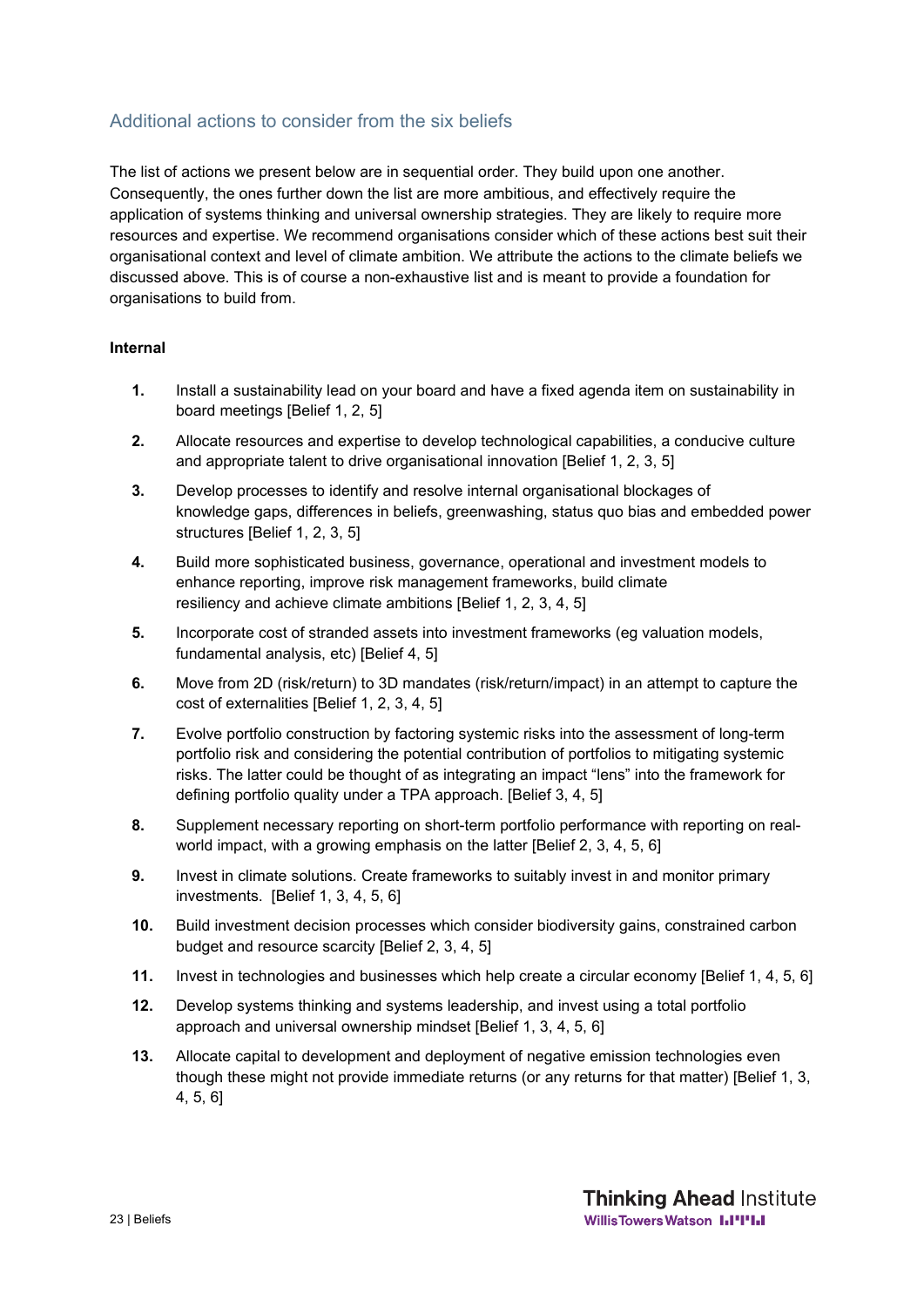#### **External**

- **1.** Collaborate with industry to improve financial data, consolidate standards and reporting, enhance frameworks [Belief 1, 2, 3, 5, 6]
- **2.** Encourage public-private partnerships to develop new avenues to drive primary investments [Belief 1, 2, 5, 6]
- **3.** Champion international, national and sector-level initiatives to create a net-zero economy [Belief 5, 6]
- **4.** Actively lobby to change public policy on regulation, subsidy and tax frameworks which support climate change mitigation and adaptation strategies [Belief 2, 5, 6]
- **5.** Actively lobby and collaborate with industry members to change industry convention on financial performance measurements and reporting, and portfolio construction theories (CAPM, MPT), as we recognise that continuing to report risk/returns based on traditional/orthodox conventions to beneficiaries is not sustainable [Belief 5, 6]
- **6.** Drive change in the investments industry through climate leadership [Belief 1, 2, 3, 4, 5, 6]

# Conclusion

Building climate beliefs is a difficult process. It is iterative, and it is resource intensive. But we assert that it is worth it. The transformational change that is required over this decisive decade and beyond will create a level of uncertainty which has rarely been witnessed before. Not every organisation will be successful in managing this transition. Those with climate beliefs in their arsenal will be better able to steer these increasingly choppy waters of change.